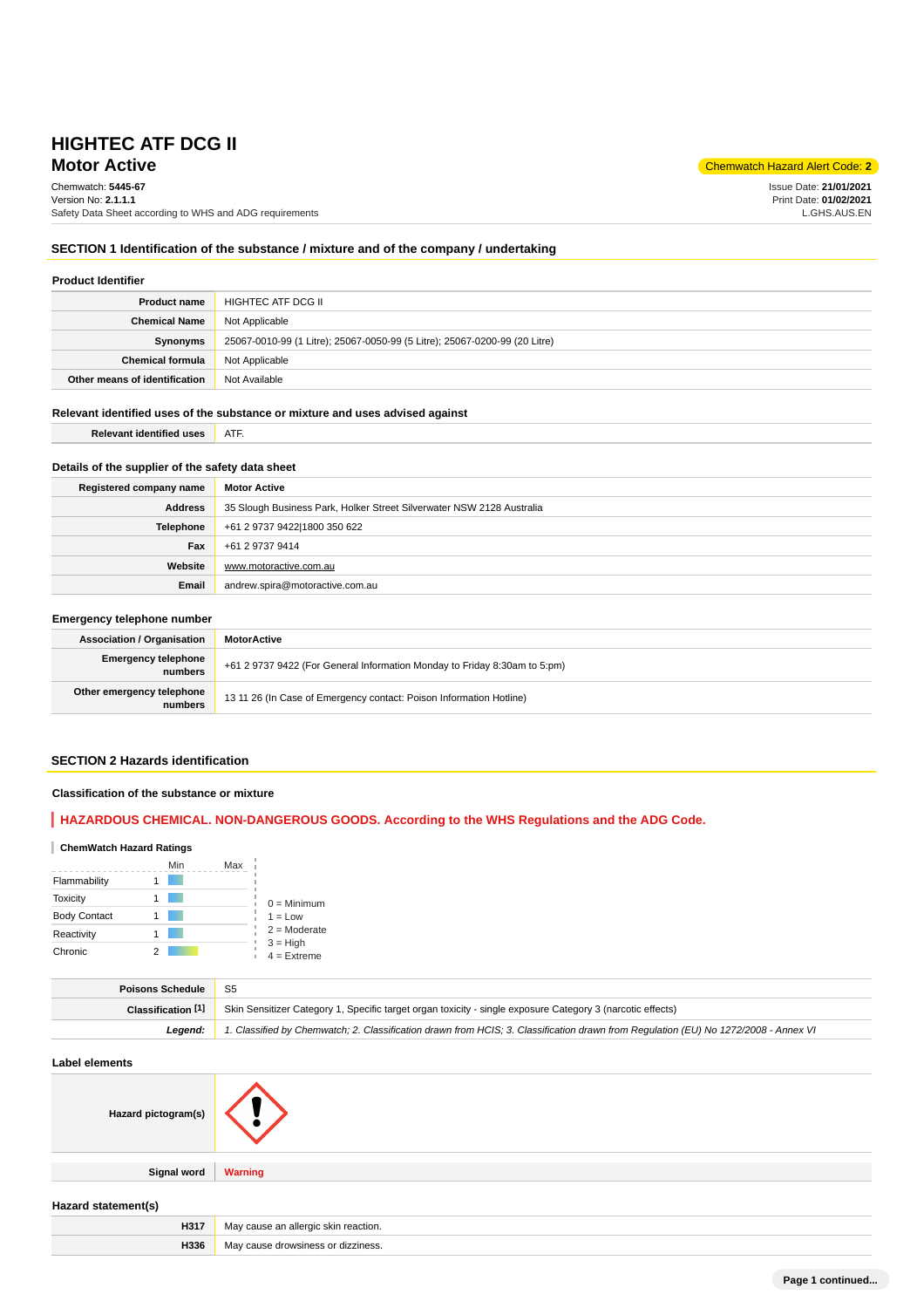# **Supplementary statement(s)**

Not Applicable

# **CLP classification (additional)**

### Not Applicable

# **Precautionary statement(s) Prevention**

| P271             | Use only outdoors or in a well-ventilated area.                            |
|------------------|----------------------------------------------------------------------------|
| P280             | Wear protective gloves/protective clothing/eye protection/face protection. |
| P <sub>261</sub> | Avoid breathing mist/vapours/spray.                                        |
| P272             | Contaminated work clothing should not be allowed out of the workplace.     |

# **Precautionary statement(s) Response**

| P321      | Specific treatment (see advice on this label).                                                   |
|-----------|--------------------------------------------------------------------------------------------------|
| P363      | Wash contaminated clothing before reuse.                                                         |
| P302+P352 | IF ON SKIN: Wash with plenty of water and soap.                                                  |
| P312      | Call a POISON CENTER or doctor/physician if you feel unwell.                                     |
| P333+P313 | If skin irritation or rash occurs: Get medical advice/attention.                                 |
| P304+P340 | IF INHALED: Remove victim to fresh air and keep at rest in a position comfortable for breathing. |

### **Precautionary statement(s) Storage**

| P405      | ocked up.                                                        |
|-----------|------------------------------------------------------------------|
| P403+P233 | Store in a well-ventilated place. Keep container tightly closed. |

### **Precautionary statement(s) Disposal**

**P501** Dispose of contents/container to authorised hazardous or special waste collection point in accordance with any local regulation.

# **SECTION 3 Composition / information on ingredients**

#### **Substances**

See section below for composition of Mixtures

# **Mixtures**

| <b>CAS No</b> | %[weight] | Name                                                         |
|---------------|-----------|--------------------------------------------------------------|
| 64742-55-8.   | $30 - 60$ | paraffinic distillate, light, hydrotreated (severe)          |
| 64742-54-7.   | $15 - 30$ | paraffinic distillate, heavy, hydrotreated (severe)          |
| Not Available | $5 - 15$  | mineral oil                                                  |
| 36878-20-3    | $1 - 2.5$ | nonvlated diphenvlamines                                     |
| 91648-65-6    | $1 - 2.5$ | 1,3,4-thiadiazolidine-2,5-dithione, tert-nonanethiol derivs. |

# **SECTION 4 First aid measures**

# **Description of first aid measures**

| <b>Eye Contact</b>  | If this product comes in contact with the eyes:<br>• Wash out immediately with fresh running water.<br>Ensure complete irrigation of the eye by keeping eyelids apart and away from eye and moving the eyelids by occasionally lifting the upper<br>and lower lids.<br>Seek medical attention without delay; if pain persists or recurs seek medical attention.<br>Removal of contact lenses after an eye injury should only be undertaken by skilled personnel.                                                                                                                                                                                                                                              |
|---------------------|---------------------------------------------------------------------------------------------------------------------------------------------------------------------------------------------------------------------------------------------------------------------------------------------------------------------------------------------------------------------------------------------------------------------------------------------------------------------------------------------------------------------------------------------------------------------------------------------------------------------------------------------------------------------------------------------------------------|
| <b>Skin Contact</b> | If skin contact occurs:<br>Immediately remove all contaminated clothing, including footwear.<br>Flush skin and hair with running water (and soap if available).<br>Seek medical attention in event of irritation.                                                                                                                                                                                                                                                                                                                                                                                                                                                                                             |
| Inhalation          | If fumes or combustion products are inhaled remove from contaminated area.<br>Lay patient down. Keep warm and rested.<br>Prostheses such as false teeth, which may block airway, should be removed, where possible, prior to initiating first aid procedures.<br>Apply artificial respiration if not breathing, preferably with a demand valve resuscitator, bag-valve mask device, or pocket mask as trained.<br>Perform CPR if necessary.<br>Transport to hospital, or doctor.                                                                                                                                                                                                                              |
| Ingestion           | Avoid giving milk or oils.<br>Avoid giving alcohol.<br>For advice, contact a Poisons Information Centre or a doctor at once.<br>Urgent hospital treatment is likely to be needed.<br>If swallowed do <b>NOT</b> induce vomiting.<br>If vomiting occurs, lean patient forward or place on left side (head-down position, if possible) to maintain open airway and prevent aspiration.<br>• Observe the patient carefully.<br>▶ Never give liquid to a person showing signs of being sleepy or with reduced awareness; i.e. becoming unconscious.<br>Give water to rinse out mouth, then provide liquid slowly and as much as casualty can comfortably drink.<br>Transport to hospital or doctor without delay. |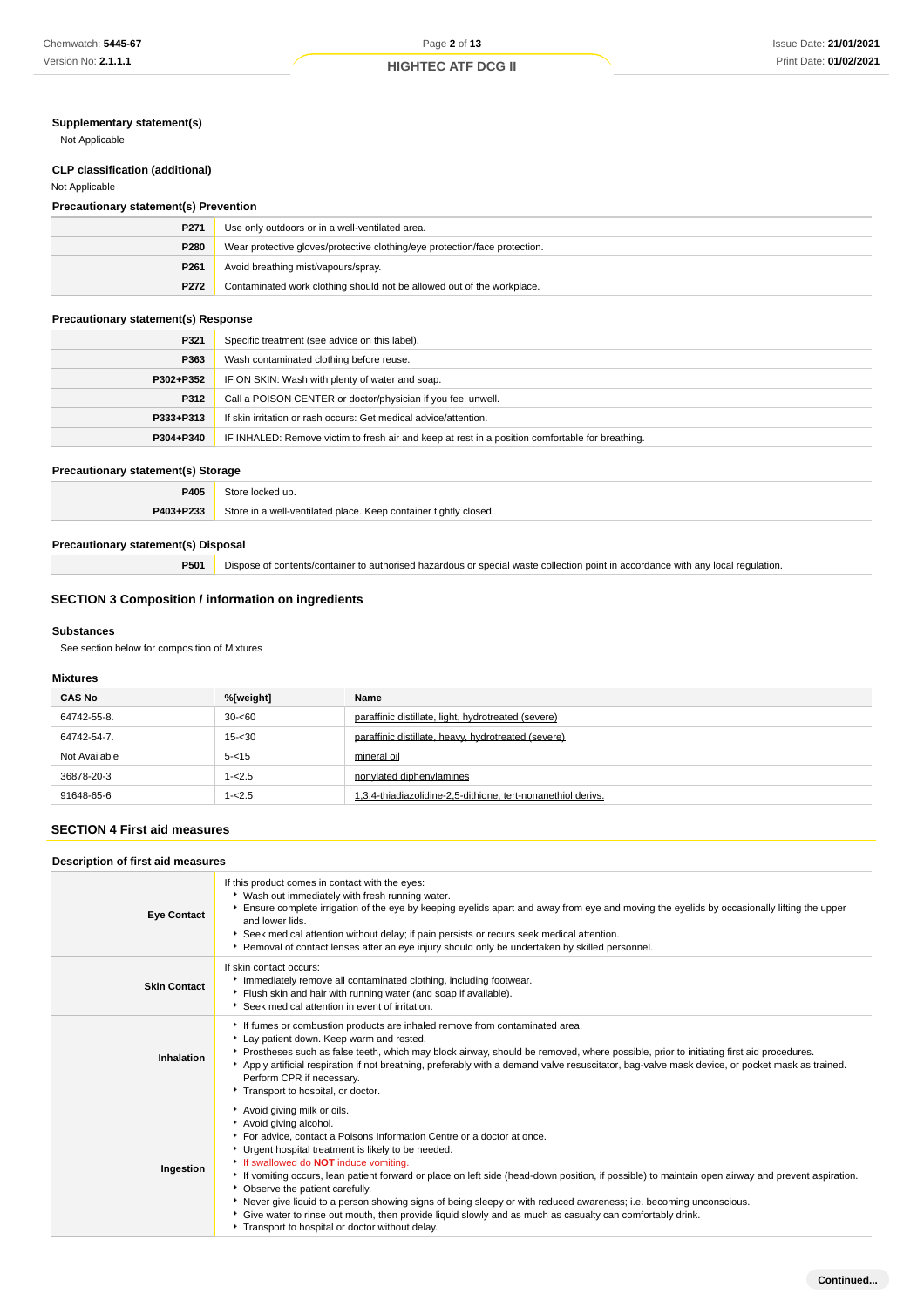### **Indication of any immediate medical attention and special treatment needed**

Any material aspirated during vomiting may produce lung injury. Therefore emesis should not be induced mechanically or pharmacologically. Mechanical means should be used if it is considered necessary to evacuate the stomach contents; these include gastric lavage after endotracheal intubation. If spontaneous vomiting has occurred after ingestion, the patient should be monitored for difficult breathing, as adverse effects of aspiration into the lungs may be delayed up to 48 hours. Treat symptomatically.

### **SECTION 5 Firefighting measures**

### **Extinguishing media**

- Foam.
- **Dry chemical powder. BCF** (where regulations permit).
- Carbon dioxide.
- Water spray or fog Large fires only.

**Do not** use water jets.

#### **Special hazards arising from the substrate or mixture**

**Fire Incompatibility**  $\longrightarrow$  Avoid contamination with oxidising agents i.e. nitrates, oxidising acids, chlorine bleaches, pool chlorine etc. as ignition may result

### **Advice for firefighters**

| <b>Fire Fighting</b>         | Alert Fire Brigade and tell them location and nature of hazard.<br>• Wear full body protective clothing with breathing apparatus.<br>Prevent, by any means available, spillage from entering drains or water course.<br>• Use water delivered as a fine spray to control fire and cool adjacent area.<br>Avoid spraying water onto liquid pools.<br>DO NOT approach containers suspected to be hot.<br>• Cool fire exposed containers with water spray from a protected location.<br>If safe to do so, remove containers from path of fire.                                                                                                                                                                                                                                  |
|------------------------------|------------------------------------------------------------------------------------------------------------------------------------------------------------------------------------------------------------------------------------------------------------------------------------------------------------------------------------------------------------------------------------------------------------------------------------------------------------------------------------------------------------------------------------------------------------------------------------------------------------------------------------------------------------------------------------------------------------------------------------------------------------------------------|
| <b>Fire/Explosion Hazard</b> | $\blacktriangleright$ Combustible.<br>Slight fire hazard when exposed to heat or flame.<br>Heating may cause expansion or decomposition leading to violent rupture of containers.<br>• On combustion, may emit toxic fumes of carbon monoxide (CO).<br>May emit acrid smoke.<br>Mists containing combustible materials may be explosive.<br>Combustion products include:<br>carbon dioxide (CO2)<br>sulfur oxides (SOx)<br>other pyrolysis products typical of burning organic material.<br>May emit poisonous fumes.<br>May emit corrosive fumes.<br>CARE: Water in contact with hot liquid may cause foaming and a steam explosion with wide scattering of hot oil and possible severe burns.<br>Foaming may cause overflow of containers and may result in possible fire. |
| <b>HAZCHEM</b>               | Not Applicable                                                                                                                                                                                                                                                                                                                                                                                                                                                                                                                                                                                                                                                                                                                                                               |

### **SECTION 6 Accidental release measures**

# **Personal precautions, protective equipment and emergency procedures**

See section 8

#### **Environmental precautions**

See section 12

### **Methods and material for containment and cleaning up**

| <b>Minor Spills</b> | Slippery when spilt.<br>Remove all ignition sources.<br>Clean up all spills immediately.<br>Avoid breathing vapours and contact with skin and eyes.<br>▶ Control personal contact with the substance, by using protective equipment.<br>Contain and absorb spill with sand, earth, inert material or vermiculite.<br>▶ Wipe up.<br>Place in a suitable, labelled container for waste disposal.                                                                                                                                                                                                                                                                                                                                                                                                        |
|---------------------|-------------------------------------------------------------------------------------------------------------------------------------------------------------------------------------------------------------------------------------------------------------------------------------------------------------------------------------------------------------------------------------------------------------------------------------------------------------------------------------------------------------------------------------------------------------------------------------------------------------------------------------------------------------------------------------------------------------------------------------------------------------------------------------------------------|
| <b>Major Spills</b> | Slippery when spilt.<br>Moderate hazard.<br>• Clear area of personnel and move upwind.<br>Alert Fire Brigade and tell them location and nature of hazard.<br>▶ Wear breathing apparatus plus protective gloves.<br>▶ Prevent, by any means available, spillage from entering drains or water course.<br>No smoking, naked lights or ignition sources.<br>Increase ventilation.<br>Stop leak if safe to do so.<br>Contain spill with sand, earth or vermiculite.<br>• Collect recoverable product into labelled containers for recycling.<br>Absorb remaining product with sand, earth or vermiculite.<br>Collect solid residues and seal in labelled drums for disposal.<br>▶ Wash area and prevent runoff into drains.<br>If contamination of drains or waterways occurs, advise emergency services. |

Personal Protective Equipment advice is contained in Section 8 of the SDS.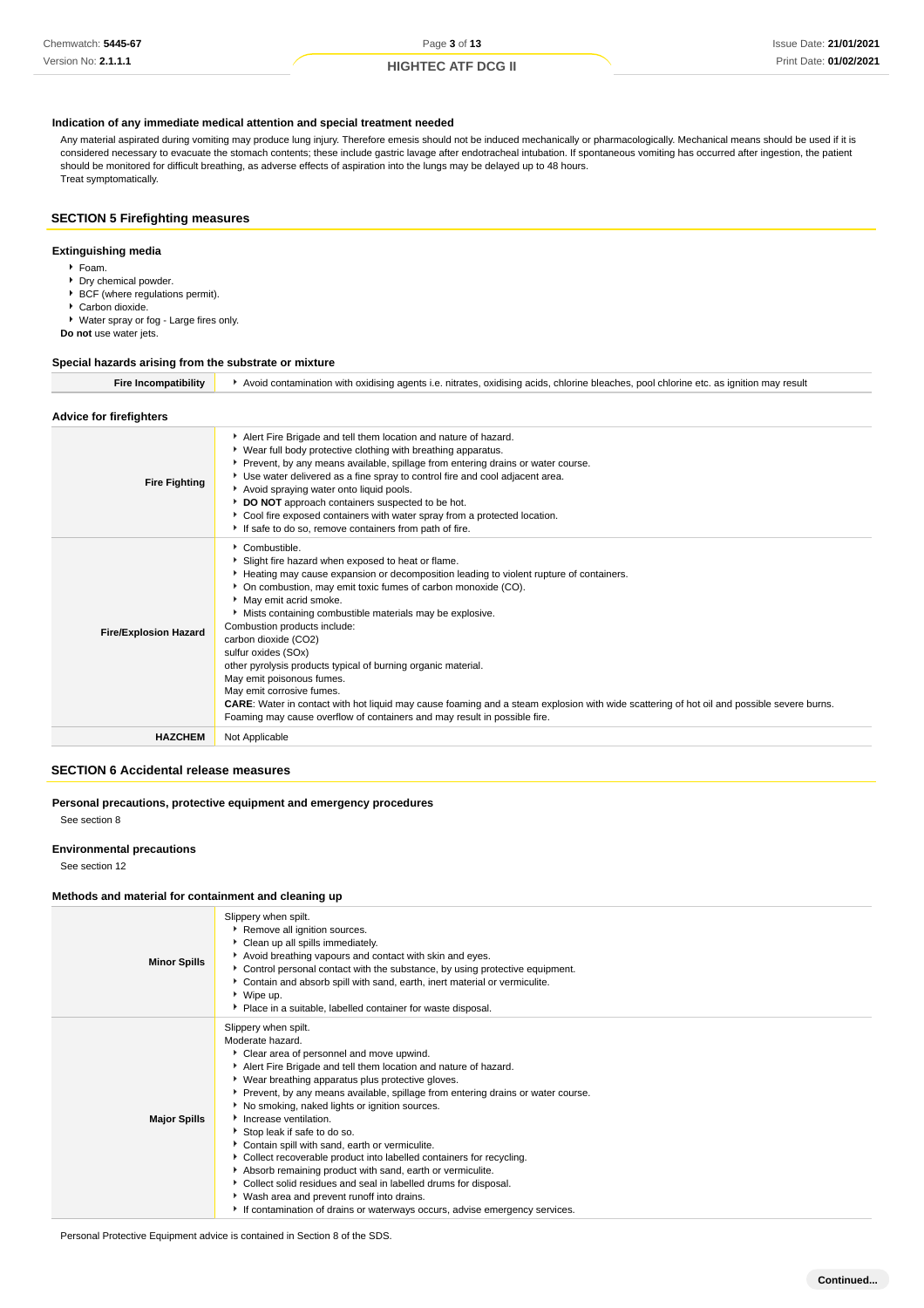# **SECTION 7 Handling and storage**

| Safe handling     | Containers, even those that have been emptied, may contain explosive vapours.<br>Do NOT cut, drill, grind, weld or perform similar operations on or near containers.<br>DO NOT allow clothing wet with material to stay in contact with skin<br>Electrostatic discharge may be generated during pumping - this may result in fire.<br>Ensure electrical continuity by bonding and grounding (earthing) all equipment.<br>Restrict line velocity during pumping in order to avoid generation of electrostatic discharge (<=1 m/sec until fill pipe submerged to twice its<br>diameter, then $<= 7$ m/sec).<br>Avoid splash filling.<br>▶ Do NOT use compressed air for filling discharging or handling operations.<br>Avoid all personal contact, including inhalation.<br>▶ Wear protective clothing when risk of exposure occurs.<br>Use in a well-ventilated area.<br>Prevent concentration in hollows and sumps.<br>DO NOT enter confined spaces until atmosphere has been checked.<br>Avoid smoking, naked lights or ignition sources.<br>Avoid contact with incompatible materials.<br>▶ When handling, DO NOT eat, drink or smoke.<br>Keep containers securely sealed when not in use.<br>Avoid physical damage to containers.<br>Always wash hands with soap and water after handling.<br>V Work clothes should be laundered separately.<br>Use good occupational work practice.<br>> Observe manufacturer's storage and handling recommendations contained within this SDS.<br>Atmosphere should be regularly checked against established exposure standards to ensure safe working conditions. |
|-------------------|---------------------------------------------------------------------------------------------------------------------------------------------------------------------------------------------------------------------------------------------------------------------------------------------------------------------------------------------------------------------------------------------------------------------------------------------------------------------------------------------------------------------------------------------------------------------------------------------------------------------------------------------------------------------------------------------------------------------------------------------------------------------------------------------------------------------------------------------------------------------------------------------------------------------------------------------------------------------------------------------------------------------------------------------------------------------------------------------------------------------------------------------------------------------------------------------------------------------------------------------------------------------------------------------------------------------------------------------------------------------------------------------------------------------------------------------------------------------------------------------------------------------------------------------------------------------------------------------------------|
| Other information | Store in original containers.<br>Keep containers securely sealed.<br>No smoking, naked lights or ignition sources.<br>Store in a cool, dry, well-ventilated area.<br>Store away from incompatible materials and foodstuff containers.<br>Protect containers against physical damage and check regularly for leaks.<br>• Observe manufacturer's storage and handling recommendations contained within this SDS.                                                                                                                                                                                                                                                                                                                                                                                                                                                                                                                                                                                                                                                                                                                                                                                                                                                                                                                                                                                                                                                                                                                                                                                          |

| Suitable container      | ▶ Metal can or drum<br>Packaging as recommended by manufacturer.<br>* Check all containers are clearly labelled and free from leaks.                                                                                                                       |
|-------------------------|------------------------------------------------------------------------------------------------------------------------------------------------------------------------------------------------------------------------------------------------------------|
| Storage incompatibility | <b>CARE:</b> Water in contact with heated material may cause foaming or a steam explosion with possible severe burns from wide scattering of hot<br>material. Resultant overflow of containers may result in fire.<br>Avoid reaction with oxidising agents |

### **SECTION 8 Exposure controls / personal protection**

#### **Control parameters**

#### **Occupational Exposure Limits (OEL)** I

**INGREDIENT DATA**

| Source                       | Ingredient                                          | <b>Material name</b>      | <b>TWA</b>         | <b>STEL</b>   | Peak          | <b>Notes</b>  |
|------------------------------|-----------------------------------------------------|---------------------------|--------------------|---------------|---------------|---------------|
| Australia Exposure Standards | paraffinic distillate, light, hydrotreated (severe) | Oil mist, refined mineral | $5 \text{ ma/m}$ 3 | Not Available | Not Available | Not Available |
| Australia Exposure Standards | paraffinic distillate, heavy, hydrotreated (severe) | Oil mist, refined mineral | $5 \text{ ma/m}$ 3 | Not Available | Not Available | Not Available |
| Australia Exposure Standards | mineral oil                                         | Oil mist, refined mineral | $5 \text{ ma/m}$ 3 | Not Available | Not Available | Not Available |

I **Emergency Limits Ingredient Material name TEEL-1 TEEL-2 TEEL-3** paraffinic distillate, light, Mineral oil, heavy or light; (paraffin oil; Deobase, deodorized; heavy paraffinic; heavy naphthenic); 140 1,500 8,900 hydrotreated (severe) distillates; includes 64741-53-3, 64741-88-4, 8042-47-5, 8012-95-1; 64742-54-7 mg/m3 mg/m3 mg/m3 paraffinic distillate, heavy, 1,500 Mineral oil, heavy or light; (paraffin oil; Deobase, deodorized; heavy paraffinic; heavy naphthenic); 140 8,900 hydrotreated (severe) distillates; includes 64741-53-3, 64741-88-4, 8042-47-5, 8012-95-1; 64742-54-7 mg/m3 mg/m3 mg/m3 mineral oil<br>
Mineral oil Mineral oil, heavy or light; (paraffin oil; Deobase, deodorized; heavy paraffinic; heavy naphthenic);<br>
distillates includes 04744.50,0,04744.90,4,0040,475,0040,054;04740,54.7 140 1,500 8,900 distillates; includes 64741-53-3, 64741-88-4, 8042-47-5, 8012-95-1; 64742-54-7 mg/m3 mg/m3 mg/m3 **Ingredient Original IDLH Revised IDLH** paraffinic distillate, light, paraffinic distillate, light, <br>hydrotreated (severe) 2,500 mg/m3 Not Available paraffinic distillate, heavy, paraminic distillate, heavy,<br>hydrotreated (severe) 2,500 mg/m3 Not Available mineral oil and the community of the community of the community of the community of the community of the community of the community of the community of the community of the community of the community of the community of th nonylated diphenylamines Not Available Not Available Not Available Not Available 1,3,4-thiadiazolidine-2,5-dithione, tert-nonanethiol Not Available Not Available derivs.

**Occupational Exposure Banding**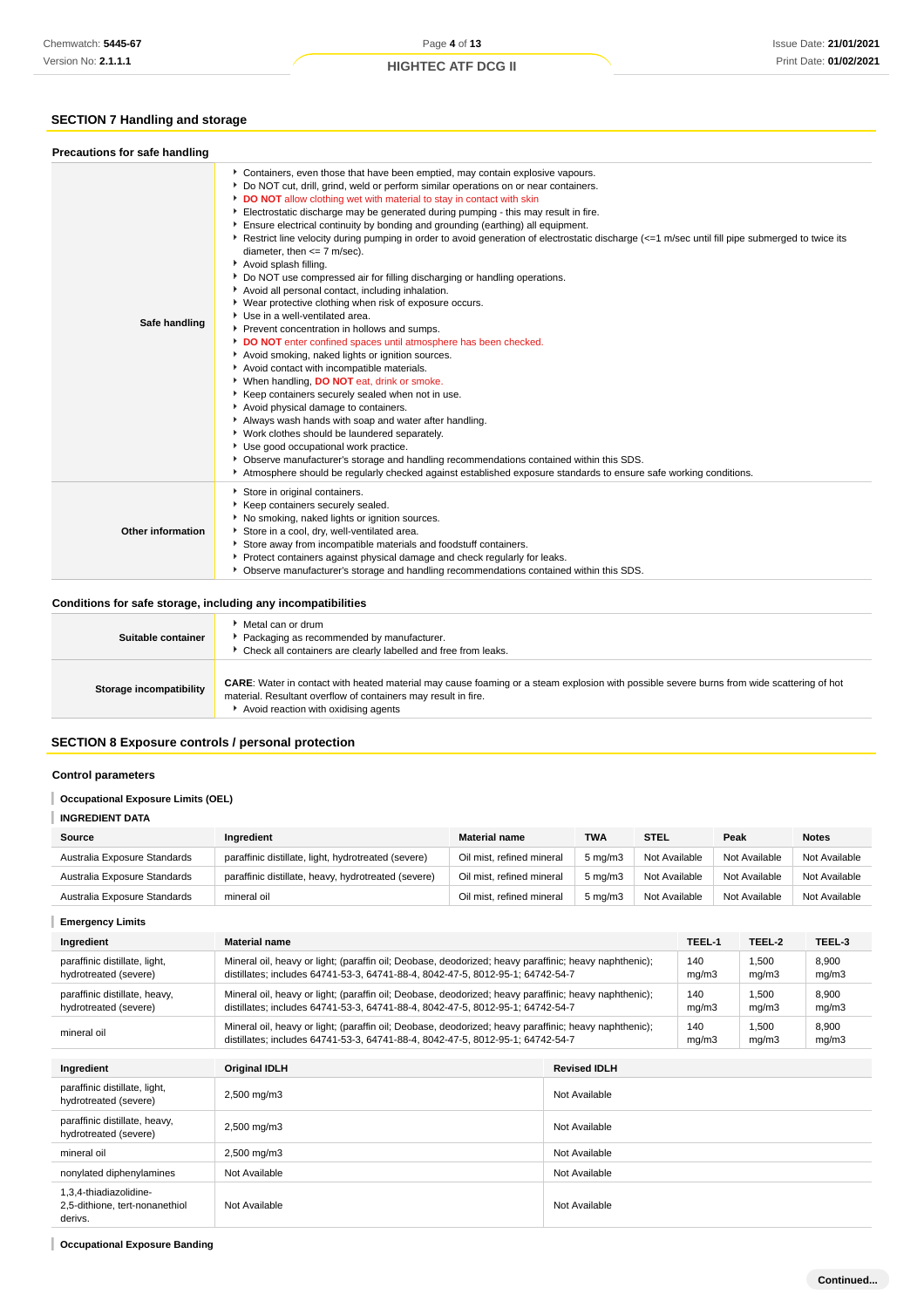| Ingredient                                                          | <b>Occupational Exposure Band Rating</b>                                                                                                                                                                                                                                                                                                                                                                                                                                                                                                                                                                                                                                                                                                                                                                                                                                                                                                                                                                                                                                                                                                                                                                                                                                                                                                                                                                                                                                                  | <b>Occupational Exposure Band Limit</b>                                                                                                                                                                                                                                                                                                                                                                                                |                                     |  |
|---------------------------------------------------------------------|-------------------------------------------------------------------------------------------------------------------------------------------------------------------------------------------------------------------------------------------------------------------------------------------------------------------------------------------------------------------------------------------------------------------------------------------------------------------------------------------------------------------------------------------------------------------------------------------------------------------------------------------------------------------------------------------------------------------------------------------------------------------------------------------------------------------------------------------------------------------------------------------------------------------------------------------------------------------------------------------------------------------------------------------------------------------------------------------------------------------------------------------------------------------------------------------------------------------------------------------------------------------------------------------------------------------------------------------------------------------------------------------------------------------------------------------------------------------------------------------|----------------------------------------------------------------------------------------------------------------------------------------------------------------------------------------------------------------------------------------------------------------------------------------------------------------------------------------------------------------------------------------------------------------------------------------|-------------------------------------|--|
| 1,3,4-thiadiazolidine-<br>2,5-dithione, tert-nonanethiol<br>derivs. | D                                                                                                                                                                                                                                                                                                                                                                                                                                                                                                                                                                                                                                                                                                                                                                                                                                                                                                                                                                                                                                                                                                                                                                                                                                                                                                                                                                                                                                                                                         | $> 0.1$ to $\leq 1$ ppm                                                                                                                                                                                                                                                                                                                                                                                                                |                                     |  |
| Notes:                                                              |                                                                                                                                                                                                                                                                                                                                                                                                                                                                                                                                                                                                                                                                                                                                                                                                                                                                                                                                                                                                                                                                                                                                                                                                                                                                                                                                                                                                                                                                                           | Occupational exposure banding is a process of assigning chemicals into specific categories or bands based on a chemical's potency and the<br>adverse health outcomes associated with exposure. The output of this process is an occupational exposure band (OEB), which corresponds to a<br>range of exposure concentrations that are expected to protect worker health.                                                               |                                     |  |
| <b>MATERIAL DATA</b>                                                |                                                                                                                                                                                                                                                                                                                                                                                                                                                                                                                                                                                                                                                                                                                                                                                                                                                                                                                                                                                                                                                                                                                                                                                                                                                                                                                                                                                                                                                                                           |                                                                                                                                                                                                                                                                                                                                                                                                                                        |                                     |  |
| <b>Exposure controls</b>                                            | NOTE L: The classification as a carcinogen need not apply if it can be shown that the substance contains less than 3% DMSO extract as measured by IP 346.<br>European Union (EU) List of harmonised classification and labelling hazardous substances, Table 3.1, Annex VI, Regulation (EC) No 1272/2008 (CLP) - up to the latest ATP                                                                                                                                                                                                                                                                                                                                                                                                                                                                                                                                                                                                                                                                                                                                                                                                                                                                                                                                                                                                                                                                                                                                                     |                                                                                                                                                                                                                                                                                                                                                                                                                                        |                                     |  |
|                                                                     | Engineering controls are used to remove a hazard or place a barrier between the worker and the hazard. Well-designed engineering controls can<br>be highly effective in protecting workers and will typically be independent of worker interactions to provide this high level of protection.<br>The basic types of engineering controls are:<br>Process controls which involve changing the way a job activity or process is done to reduce the risk.<br>Enclosure and/or isolation of emission source which keeps a selected hazard "physically" away from the worker and ventilation that strategically<br>"adds" and "removes" air in the work environment. Ventilation can remove or dilute an air contaminant if designed properly. The design of a<br>ventilation system must match the particular process and chemical or contaminant in use.<br>Employers may need to use multiple types of controls to prevent employee overexposure.<br>Local exhaust ventilation usually required. If risk of overexposure exists, wear approved respirator. Correct fit is essential to obtain adequate<br>protection. Supplied-air type respirator may be required in special circumstances. Correct fit is essential to ensure adequate protection.<br>An approved self contained breathing apparatus (SCBA) may be required in some situations.<br>Provide adequate ventilation in warehouse or closed storage area. Air contaminants generated in the workplace possess varying "escape" |                                                                                                                                                                                                                                                                                                                                                                                                                                        |                                     |  |
|                                                                     | velocities which, in turn, determine the "capture velocities" of fresh circulating air required to effectively remove the contaminant.                                                                                                                                                                                                                                                                                                                                                                                                                                                                                                                                                                                                                                                                                                                                                                                                                                                                                                                                                                                                                                                                                                                                                                                                                                                                                                                                                    |                                                                                                                                                                                                                                                                                                                                                                                                                                        |                                     |  |
|                                                                     | Type of Contaminant:                                                                                                                                                                                                                                                                                                                                                                                                                                                                                                                                                                                                                                                                                                                                                                                                                                                                                                                                                                                                                                                                                                                                                                                                                                                                                                                                                                                                                                                                      |                                                                                                                                                                                                                                                                                                                                                                                                                                        | Air Speed:<br>$0.25 - 0.5$ m/s      |  |
|                                                                     | solvent, vapours, degreasing etc., evaporating from tank (in still air).                                                                                                                                                                                                                                                                                                                                                                                                                                                                                                                                                                                                                                                                                                                                                                                                                                                                                                                                                                                                                                                                                                                                                                                                                                                                                                                                                                                                                  |                                                                                                                                                                                                                                                                                                                                                                                                                                        | (50-100 f/min.)                     |  |
| Appropriate engineering                                             | aerosols, fumes from pouring operations, intermittent container filling, low speed conveyer transfers, welding, spray<br>drift, plating acid fumes, pickling (released at low velocity into zone of active generation)                                                                                                                                                                                                                                                                                                                                                                                                                                                                                                                                                                                                                                                                                                                                                                                                                                                                                                                                                                                                                                                                                                                                                                                                                                                                    |                                                                                                                                                                                                                                                                                                                                                                                                                                        | 0.5-1 m/s (100-200<br>f/min.)       |  |
| controls                                                            | direct spray, spray painting in shallow booths, drum filling, conveyer loading, crusher dusts, gas discharge (active<br>generation into zone of rapid air motion)                                                                                                                                                                                                                                                                                                                                                                                                                                                                                                                                                                                                                                                                                                                                                                                                                                                                                                                                                                                                                                                                                                                                                                                                                                                                                                                         |                                                                                                                                                                                                                                                                                                                                                                                                                                        | 1-2.5 m/s (200-500<br>f/min.)       |  |
|                                                                     | grinding, abrasive blasting, tumbling, high speed wheel generated dusts (released at high initial velocity into zone of<br>very high rapid air motion).                                                                                                                                                                                                                                                                                                                                                                                                                                                                                                                                                                                                                                                                                                                                                                                                                                                                                                                                                                                                                                                                                                                                                                                                                                                                                                                                   |                                                                                                                                                                                                                                                                                                                                                                                                                                        | $2.5 - 10$ m/s<br>(500-2000 f/min.) |  |
|                                                                     | Within each range the appropriate value depends on:                                                                                                                                                                                                                                                                                                                                                                                                                                                                                                                                                                                                                                                                                                                                                                                                                                                                                                                                                                                                                                                                                                                                                                                                                                                                                                                                                                                                                                       |                                                                                                                                                                                                                                                                                                                                                                                                                                        |                                     |  |
|                                                                     | Lower end of the range                                                                                                                                                                                                                                                                                                                                                                                                                                                                                                                                                                                                                                                                                                                                                                                                                                                                                                                                                                                                                                                                                                                                                                                                                                                                                                                                                                                                                                                                    | Upper end of the range                                                                                                                                                                                                                                                                                                                                                                                                                 |                                     |  |
|                                                                     | 1: Room air currents minimal or favourable to capture                                                                                                                                                                                                                                                                                                                                                                                                                                                                                                                                                                                                                                                                                                                                                                                                                                                                                                                                                                                                                                                                                                                                                                                                                                                                                                                                                                                                                                     | 1: Disturbing room air currents                                                                                                                                                                                                                                                                                                                                                                                                        |                                     |  |
|                                                                     | 2: Contaminants of low toxicity or of nuisance value only.                                                                                                                                                                                                                                                                                                                                                                                                                                                                                                                                                                                                                                                                                                                                                                                                                                                                                                                                                                                                                                                                                                                                                                                                                                                                                                                                                                                                                                | 2: Contaminants of high toxicity                                                                                                                                                                                                                                                                                                                                                                                                       |                                     |  |
|                                                                     | 3: Intermittent, low production.                                                                                                                                                                                                                                                                                                                                                                                                                                                                                                                                                                                                                                                                                                                                                                                                                                                                                                                                                                                                                                                                                                                                                                                                                                                                                                                                                                                                                                                          | 3: High production, heavy use                                                                                                                                                                                                                                                                                                                                                                                                          |                                     |  |
|                                                                     | 4: Large hood or large air mass in motion                                                                                                                                                                                                                                                                                                                                                                                                                                                                                                                                                                                                                                                                                                                                                                                                                                                                                                                                                                                                                                                                                                                                                                                                                                                                                                                                                                                                                                                 | 4: Small hood-local control only                                                                                                                                                                                                                                                                                                                                                                                                       |                                     |  |
|                                                                     | Simple theory shows that air velocity falls rapidly with distance away from the opening of a simple extraction pipe. Velocity generally decreases<br>with the square of distance from the extraction point (in simple cases). Therefore the air speed at the extraction point should be adjusted,<br>accordingly, after reference to distance from the contaminating source. The air velocity at the extraction fan, for example, should be a minimum of<br>1-2 m/s (200-400 f/min) for extraction of solvents generated in a tank 2 meters distant from the extraction point. Other mechanical considerations,<br>producing performance deficits within the extraction apparatus, make it essential that theoretical air velocities are multiplied by factors of 10 or<br>more when extraction systems are installed or used.                                                                                                                                                                                                                                                                                                                                                                                                                                                                                                                                                                                                                                                            |                                                                                                                                                                                                                                                                                                                                                                                                                                        |                                     |  |
| <b>Personal protection</b>                                          |                                                                                                                                                                                                                                                                                                                                                                                                                                                                                                                                                                                                                                                                                                                                                                                                                                                                                                                                                                                                                                                                                                                                                                                                                                                                                                                                                                                                                                                                                           |                                                                                                                                                                                                                                                                                                                                                                                                                                        |                                     |  |
| Eye and face protection                                             | Safety glasses with side shields.<br>Chemical goggles.<br>Contact lenses may pose a special hazard; soft contact lenses may absorb and concentrate irritants. A written policy document, describing                                                                                                                                                                                                                                                                                                                                                                                                                                                                                                                                                                                                                                                                                                                                                                                                                                                                                                                                                                                                                                                                                                                                                                                                                                                                                       | the wearing of lenses or restrictions on use, should be created for each workplace or task. This should include a review of lens absorption<br>and adsorption for the class of chemicals in use and an account of injury experience. Medical and first-aid personnel should be trained in<br>their removal and suitable equipment should be readily available. In the event of chemical exposure, begin eye irrigation immediately and |                                     |  |

remove contact lens as soon as practicable. Lens should be removed at the first signs of eye redness or irritation - lens should be removed in a clean environment only after workers have washed hands thoroughly. [CDC NIOSH Current Intelligence Bulletin 59], [AS/NZS 1336 or

national equivalent] **Skin protection** See Hand protection below **Hands/feet protection** Wear chemical protective gloves, e.g. PVC. ► Wear safety footwear or safety gumboots, e.g. Rubber **NOTE:** The material may produce skin sensitisation in predisposed individuals. Care must be taken, when removing gloves and other protective equipment, to avoid all possible skin contact. Contaminated leather items, such as shoes, belts and watch-bands should be removed and destroyed. The selection of suitable gloves does not only depend on the material, but also on further marks of quality which vary from manufacturer to manufacturer. Where the chemical is a preparation of several substances, the resistance of the glove material can not be calculated in advance and has therefore to be checked prior to the application. The exact break through time for substances has to be obtained from the manufacturer of the protective gloves and has to be observed when making a final choice. Personal hygiene is a key element of effective hand care. Gloves must only be worn on clean hands. After using gloves, hands should be washed and dried thoroughly. Application of a non-perfumed moisturiser is recommended. Suitability and durability of glove type is dependent on usage. Important factors in the selection of gloves include:

**Continued...**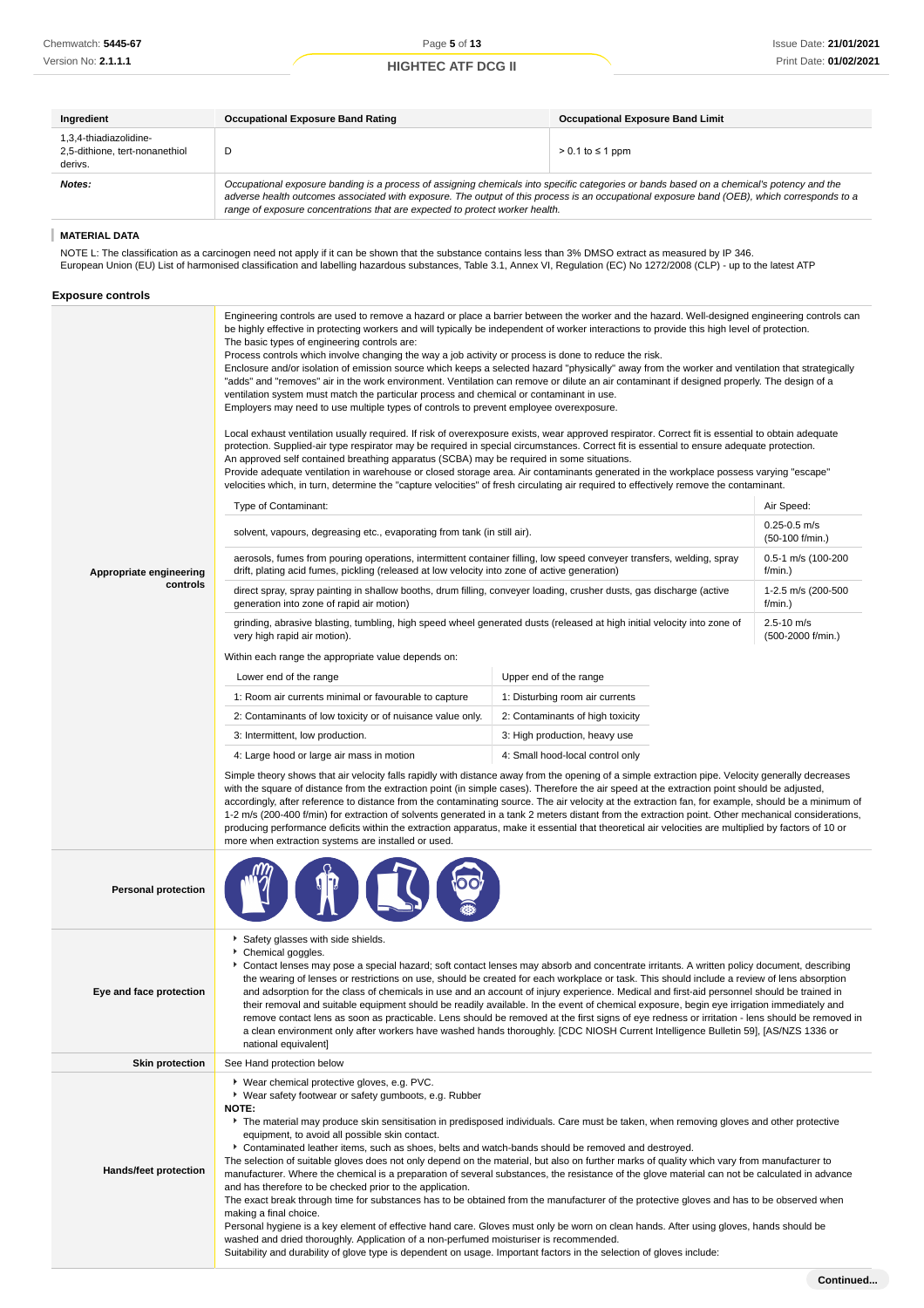|                        | frequency and duration of contact,                                                                                                             |
|------------------------|------------------------------------------------------------------------------------------------------------------------------------------------|
|                        | chemical resistance of glove material,                                                                                                         |
|                        | glove thickness and                                                                                                                            |
|                        | dexterity                                                                                                                                      |
|                        | Select gloves tested to a relevant standard (e.g. Europe EN 374, US F739, AS/NZS 2161.1 or national equivalent).                               |
|                        | When prolonged or frequently repeated contact may occur, a glove with a protection class of 5 or higher (breakthrough time greater than        |
|                        | 240 minutes according to EN 374, AS/NZS 2161.10.1 or national equivalent) is recommended.                                                      |
|                        | When only brief contact is expected, a glove with a protection class of 3 or higher (breakthrough time greater than 60 minutes according to    |
|                        | EN 374, AS/NZS 2161.10.1 or national equivalent) is recommended.                                                                               |
|                        | Some glove polymer types are less affected by movement and this should be taken into account when considering gloves for long-term<br>$\cdot$  |
|                        | use.                                                                                                                                           |
|                        | Contaminated gloves should be replaced.<br>$\cdot$                                                                                             |
|                        | As defined in ASTM F-739-96 in any application, gloves are rated as:                                                                           |
|                        | Excellent when breakthrough time > 480 min<br>$\cdot$                                                                                          |
|                        | Good when breakthrough time > 20 min<br>$\cdot$                                                                                                |
|                        | Fair when breakthrough time < 20 min<br>$\cdot$                                                                                                |
|                        | Poor when glove material degrades                                                                                                              |
|                        | For general applications, gloves with a thickness typically greater than 0.35 mm, are recommended.                                             |
|                        | It should be emphasised that glove thickness is not necessarily a good predictor of glove resistance to a specific chemical, as the permeation |
|                        | efficiency of the glove will be dependent on the exact composition of the glove material. Therefore, glove selection should also be based on   |
|                        | consideration of the task requirements and knowledge of breakthrough times.                                                                    |
|                        | Glove thickness may also vary depending on the glove manufacturer, the glove type and the glove model. Therefore, the manufacturers'           |
|                        | technical data should always be taken into account to ensure selection of the most appropriate glove for the task.                             |
|                        | Note: Depending on the activity being conducted, gloves of varying thickness may be required for specific tasks. For example:                  |
|                        | Thinner gloves (down to 0.1 mm or less) may be required where a high degree of manual dexterity is needed. However, these gloves are           |
|                        | only likely to give short duration protection and would normally be just for single use applications, then disposed of.                        |
|                        | Thicker gloves (up to 3 mm or more) may be required where there is a mechanical (as well as a chemical) risk i.e. where there is abrasion      |
|                        | or puncture potential                                                                                                                          |
|                        | Gloves must only be worn on clean hands. After using gloves, hands should be washed and dried thoroughly. Application of a non-perfumed        |
|                        | moisturiser is recommended.                                                                                                                    |
| <b>Body protection</b> | See Other protection below                                                                                                                     |
|                        | • Overalls.                                                                                                                                    |
|                        | P.V.C apron.                                                                                                                                   |
| Other protection       | Barrier cream.                                                                                                                                 |
|                        | Skin cleansing cream.                                                                                                                          |
|                        | Eye wash unit.                                                                                                                                 |
|                        |                                                                                                                                                |

### **Respiratory protection**

Type AK-P Filter of sufficient capacity. (AS/NZS 1716 & 1715, EN 143:2000 & 149:2001, ANSI Z88 or national equivalent)

Where the concentration of gas/particulates in the breathing zone, approaches or exceeds the "Exposure Standard" (or ES), respiratory protection is required. Degree of protection varies with both face-piece and Class of filter; the nature of protection varies with Type of filter.

| <b>Required Minimum Protection Factor</b> | <b>Half-Face Respirator</b> | <b>Full-Face Respirator</b> | <b>Powered Air Respirator</b> |
|-------------------------------------------|-----------------------------|-----------------------------|-------------------------------|
| up to $10 \times ES$                      | AK-AUS P2                   |                             | AK-PAPR-AUS / Class 1 P2      |
| up to $50 \times ES$                      |                             | AK-AUS / Class 1 P2         |                               |
| up to $100 \times ES$                     |                             | AK-2 P2                     | AK-PAPR-2 P2 ^                |

^ - Full-face

A(All classes) = Organic vapours, B AUS or B1 = Acid gasses, B2 = Acid gas or hydrogen cyanide(HCN), B3 = Acid gas or hydrogen cyanide(HCN), E = Sulfur dioxide(SO2), G = Agricultural chemicals, K = Ammonia(NH3), Hg = Mercury, NO = Oxides of nitrogen, MB = Methyl bromide, AX = Low boiling point organic compounds(below 65 degC)

Cartridge respirators should never be used for emergency ingress or in areas of unknown vapour concentrations or oxygen content. The wearer must be warned to leave the contaminated area immediately on detecting any odours through the respirator. The odour may indicate that the mask is not functioning properly, that the vapour concentration is too high, or that the mask is not properly fitted. Because of these limitations, only restricted use of cartridge respirators is considered appropriate.

Cartridge performance is affected by humidity. Cartridges should be changed after 2 hr of continuous use unless it is determined that the humidity is less than 75%, in which case, cartridges can be used for 4 hr. Used cartridges should be discarded daily, regardless of the length of time used

#### **SECTION 9 Physical and chemical properties**

#### **Information on basic physical and chemical properties**

| Appearance                                               | Light brown liquid with characteristic odour; does not mix with water. |                                            |                |  |
|----------------------------------------------------------|------------------------------------------------------------------------|--------------------------------------------|----------------|--|
|                                                          |                                                                        |                                            |                |  |
| <b>Physical state</b>                                    | Liquid                                                                 | Relative density (Water = $1$ )            | 0.853          |  |
| Odour                                                    | Not Available                                                          | Partition coefficient n-octanol<br>/ water | Not Available  |  |
| <b>Odour threshold</b>                                   | Not Available                                                          | Auto-ignition temperature (°C)             | Not Available  |  |
| pH (as supplied)                                         | Not Applicable                                                         | Decomposition temperature                  | Not Available  |  |
| Melting point / freezing point<br>(°C)                   | $<$ -40 (pour pt.)                                                     | Viscosity (cSt)                            | $-7.2$ @100C   |  |
| Initial boiling point and boiling<br>range $(^{\circ}C)$ | Not Available                                                          | Molecular weight (g/mol)                   | Not Applicable |  |
| Flash point (°C)                                         | >170                                                                   | <b>Taste</b>                               | Not Available  |  |
| <b>Evaporation rate</b>                                  | Not Available                                                          | <b>Explosive properties</b>                | Not Available  |  |
| Flammability                                             | Not Applicable                                                         | <b>Oxidising properties</b>                | Not Available  |  |
| Upper Explosive Limit (%)                                | Not Available                                                          | Surface Tension (dyn/cm or<br>$mN/m$ )     | Not Available  |  |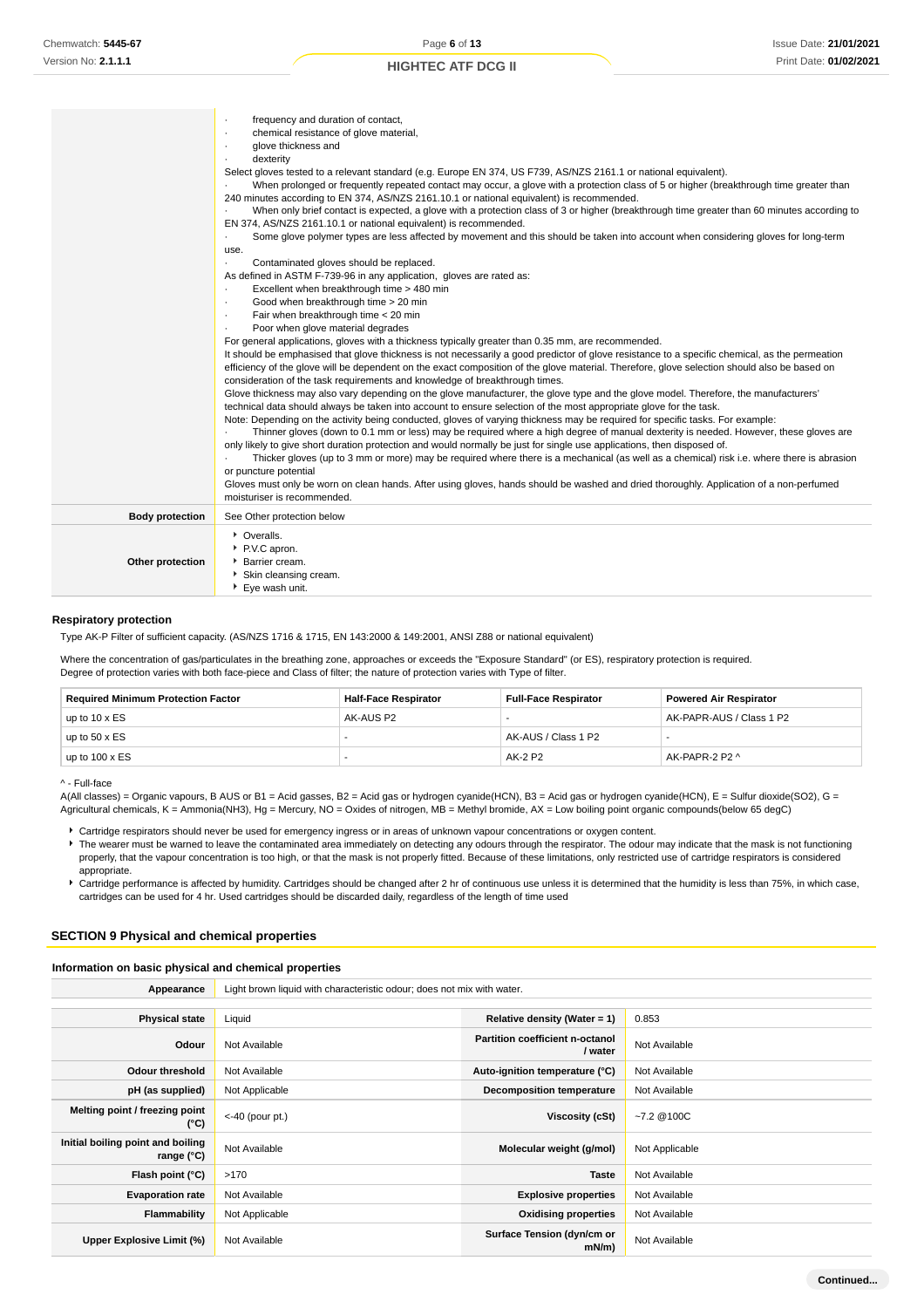| Lower Explosive Limit (%)                     | Not Available | Volatile Component (%vol) | Not Available  |
|-----------------------------------------------|---------------|---------------------------|----------------|
| Vapour pressure (kPa)                         | Not Available | Gas group                 | Not Available  |
| Solubility in water                           | Immiscible    | pH as a solution $(1%)$   | Not Applicable |
| <b>Vapour density (Air = 1)</b> Not Available |               | VOC a/L                   | Not Available  |

# **SECTION 10 Stability and reactivity**

| Reactivity                            | See section 7                                                                                                                      |
|---------------------------------------|------------------------------------------------------------------------------------------------------------------------------------|
| <b>Chemical stability</b>             | Unstable in the presence of incompatible materials.<br>▶ Product is considered stable.<br>Hazardous polymerisation will not occur. |
| Possibility of hazardous<br>reactions | See section 7                                                                                                                      |
| <b>Conditions to avoid</b>            | See section 7                                                                                                                      |
| Incompatible materials                | See section 7                                                                                                                      |
| Hazardous decomposition<br>products   | See section 5                                                                                                                      |

# **SECTION 11 Toxicological information**

# **Information on toxicological effects**

| Inhaled             | Inhalation of vapours may cause drowsiness and dizziness. This may be accompanied by narcosis, reduced alertness, loss of reflexes, lack of<br>coordination and vertigo.<br>Limited evidence or practical experience suggests that the material may produce irritation of the respiratory system, in a significant number of<br>individuals, following inhalation. In contrast to most organs, the lung is able to respond to a chemical insult by first removing or neutralising the<br>irritant and then repairing the damage. The repair process, which initially evolved to protect mammalian lungs from foreign matter and antigens,<br>may however, produce further lung damage resulting in the impairment of gas exchange, the primary function of the lungs. Respiratory tract<br>irritation often results in an inflammatory response involving the recruitment and activation of many cell types, mainly derived from the vascular<br>system.<br>Inhalation hazard is increased at higher temperatures.<br>High inhaled concentrations of mixed hydrocarbons may produce narcosis characterised by nausea, vomiting and lightheadedness. Inhalation of<br>aerosols may produce severe pulmonary oedema, pneumonitis and pulmonary haemorrhage. Inhalation of petroleum hydrocarbons consisting<br>substantially of low molecular weight species (typically C2-C12) may produce irritation of mucous membranes, incoordination, giddiness, nausea,<br>vertigo, confusion, headache, appetite loss, drowsiness, tremors and anaesthetic stupor. Massive exposures may produce central nervous<br>system depression with sudden collapse and deep coma; fatalities have been recorded. Irritation of the brain and/or apnoeic anoxia may produce<br>convulsions. Although recovery following overexposure is generally complete, cerebral micro-haemorrhage of focal post-inflammatory scarring<br>may produce epileptiform seizures some months after the exposure. Pulmonary episodes may include chemical pneumonitis with oedema and<br>haemorrhage. The lighter hydrocarbons may produce kidney and neurotoxic effects. Pulmonary irritancy increases with carbon chain length for<br>paraffins and olefins. Alkenes produce pulmonary oedema at high concentrations. Liquid paraffins may produce anaesthesia and depressant<br>actions leading to weakness, dizziness, slow and shallow respiration, unconsciousness, convulsions and death. C5-7 paraffins may also produce<br>polyneuropathy. Aromatic hydrocarbons accumulate in lipid rich tissues (typically the brain, spinal cord and peripheral nerves) and may produce<br>functional impairment manifested by nonspecific symptoms such as nausea, weakness, fatigue and vertigo; severe exposures may produce<br>inebriation or unconsciousness. Many of the petroleum hydrocarbons are cardiac sensitisers and may cause ventricular fibrillations.<br>Central nervous system (CNS) depression may include nonspecific discomfort, symptoms of giddiness, headache, dizziness, nausea,<br>anaesthetic effects, slowed reaction time, slurred speech and may progress to unconsciousness. Serious poisonings may result in respiratory<br>depression and may be fatal. |
|---------------------|-------------------------------------------------------------------------------------------------------------------------------------------------------------------------------------------------------------------------------------------------------------------------------------------------------------------------------------------------------------------------------------------------------------------------------------------------------------------------------------------------------------------------------------------------------------------------------------------------------------------------------------------------------------------------------------------------------------------------------------------------------------------------------------------------------------------------------------------------------------------------------------------------------------------------------------------------------------------------------------------------------------------------------------------------------------------------------------------------------------------------------------------------------------------------------------------------------------------------------------------------------------------------------------------------------------------------------------------------------------------------------------------------------------------------------------------------------------------------------------------------------------------------------------------------------------------------------------------------------------------------------------------------------------------------------------------------------------------------------------------------------------------------------------------------------------------------------------------------------------------------------------------------------------------------------------------------------------------------------------------------------------------------------------------------------------------------------------------------------------------------------------------------------------------------------------------------------------------------------------------------------------------------------------------------------------------------------------------------------------------------------------------------------------------------------------------------------------------------------------------------------------------------------------------------------------------------------------------------------------------------------------------------------------------------------------------------------------------------------------------------------------------------------------------------------------------------------------------------------------------------------------------------------------------------------------------------------------------------------------------------------------------------------------------------------------------------------------------------------------------------------------------------------------------------------------------------------------------------------------------------|
|                     | Inhalation of oil droplets/ aerosols may cause discomfort and may produce chemical pneumonitis.<br>Inhalation of aerosols (mists, fumes), generated by the material during the course of normal handling, may be damaging to the health of the<br>individual.                                                                                                                                                                                                                                                                                                                                                                                                                                                                                                                                                                                                                                                                                                                                                                                                                                                                                                                                                                                                                                                                                                                                                                                                                                                                                                                                                                                                                                                                                                                                                                                                                                                                                                                                                                                                                                                                                                                                                                                                                                                                                                                                                                                                                                                                                                                                                                                                                                                                                                                                                                                                                                                                                                                                                                                                                                                                                                                                                                                   |
| Ingestion           | Accidental ingestion of the material may be damaging to the health of the individual.<br>Ingestion of petroleum hydrocarbons may produce irritation of the pharynx, oesophagus, stomach and small intestine with oedema and mucosal<br>ulceration resulting; symptoms include a burning sensation in the mouth and throat. Large amounts may produce narcosis with nausea and<br>vomiting, weakness or dizziness, slow and shallow respiration, swelling of the abdomen, unconsciousness and convulsions. Myocardial injury<br>may produce arrhythmias, ventricular fibrillation and electrocardiographic changes. Central nervous system depression may also occur. Light<br>aromatic hydrocarbons produce a warm, sharp, tingling sensation on contact with taste buds and may anaesthetise the tongue. Aspiration into<br>the lungs may produce coughing, gagging and a chemical pneumonitis with pulmonary oedema and haemorrhage.<br>Swallowing of the liquid may cause aspiration of vomit into the lungs with the risk of haemorrhaging, pulmonary oedema, progressing to chemical<br>pneumonitis; serious consequences may result.<br>Signs and symptoms of chemical (aspiration) pneumonitis may include coughing, gasping, choking, burning of the mouth, difficult breathing, and<br>bluish coloured skin (cyanosis).                                                                                                                                                                                                                                                                                                                                                                                                                                                                                                                                                                                                                                                                                                                                                                                                                                                                                                                                                                                                                                                                                                                                                                                                                                                                                                                                                                                                                                                                                                                                                                                                                                                                                                                                                                                                                                                                                                                |
| <b>Skin Contact</b> | Open cuts, abraded or irritated skin should not be exposed to this material<br>The material may accentuate any pre-existing dermatitis condition<br>Entry into the blood-stream through, for example, cuts, abrasions, puncture wounds or lesions, may produce systemic injury with harmful effects.<br>Examine the skin prior to the use of the material and ensure that any external damage is suitably protected.<br>Limited evidence suggests that repeated exposure may cause skin cracking, flaking or drying following normal handling and use.                                                                                                                                                                                                                                                                                                                                                                                                                                                                                                                                                                                                                                                                                                                                                                                                                                                                                                                                                                                                                                                                                                                                                                                                                                                                                                                                                                                                                                                                                                                                                                                                                                                                                                                                                                                                                                                                                                                                                                                                                                                                                                                                                                                                                                                                                                                                                                                                                                                                                                                                                                                                                                                                                          |
| Eye                 | Limited evidence exists, or practical experience suggests, that the material may cause eye irritation in a substantial number of individuals and/or<br>is expected to produce significant ocular lesions which are present twenty-four hours or more after instillation into the eye(s) of experimental<br>animals. Repeated or prolonged eye contact may cause inflammation characterised by temporary redness (similar to windburn) of the conjunctiva<br>(conjunctivitis); temporary impairment of vision and/or other transient eye damage/ulceration may occur.<br>Petroleum hydrocarbons may produce pain after direct contact with the eyes. Slight, but transient disturbances of the corneal epithelium may also                                                                                                                                                                                                                                                                                                                                                                                                                                                                                                                                                                                                                                                                                                                                                                                                                                                                                                                                                                                                                                                                                                                                                                                                                                                                                                                                                                                                                                                                                                                                                                                                                                                                                                                                                                                                                                                                                                                                                                                                                                                                                                                                                                                                                                                                                                                                                                                                                                                                                                                       |
| <b>Chronic</b>      | result. The aromatic fraction may produce irritation and lachrymation.<br>Practical experience shows that skin contact with the material is capable either of inducing a sensitisation reaction in a substantial number of<br>individuals, and/or of producing a positive response in experimental animals.<br>Limited evidence suggests that repeated or long-term occupational exposure may produce cumulative health effects involving organs or<br>biochemical systems.<br>Principal route of exposure is by skin contact; lesser exposures include inhalation of fumes from hot oils, oil mists or droplets. Prolonged contact<br>with mineral oils carries with it the risk of skin conditions such as oil folliculitis, eczematous dermatitis, pigmentation of the face (melanosis) and                                                                                                                                                                                                                                                                                                                                                                                                                                                                                                                                                                                                                                                                                                                                                                                                                                                                                                                                                                                                                                                                                                                                                                                                                                                                                                                                                                                                                                                                                                                                                                                                                                                                                                                                                                                                                                                                                                                                                                                                                                                                                                                                                                                                                                                                                                                                                                                                                                                  |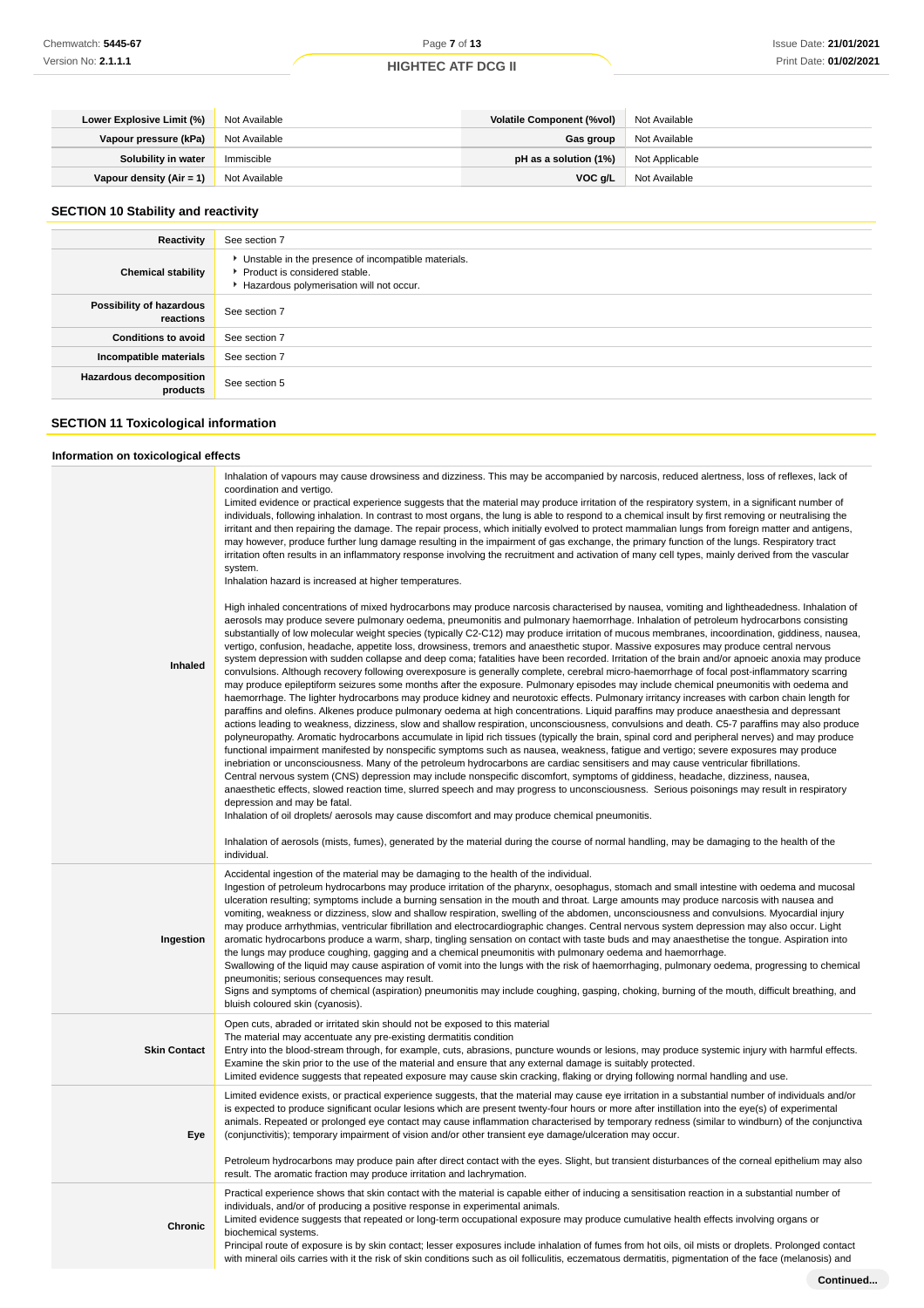| warts on the sole of the foot (plantar warts). With highly refined mineral oils no appreciable systemic effects appear to result through skin<br>absorption.                                                                                                                                                                                                                                                                                                                                                                                                                                                                                                                                                                                                                                                                                                                                                                                                                                                                                                                                                                                                                                                                                                                                                                                               |
|------------------------------------------------------------------------------------------------------------------------------------------------------------------------------------------------------------------------------------------------------------------------------------------------------------------------------------------------------------------------------------------------------------------------------------------------------------------------------------------------------------------------------------------------------------------------------------------------------------------------------------------------------------------------------------------------------------------------------------------------------------------------------------------------------------------------------------------------------------------------------------------------------------------------------------------------------------------------------------------------------------------------------------------------------------------------------------------------------------------------------------------------------------------------------------------------------------------------------------------------------------------------------------------------------------------------------------------------------------|
| Exposure to oil mists frequently elicits respiratory conditions, such as asthma; the provoking agent is probably an additive. High oil mist<br>concentrations may produce lipoid pneumonia although clinical evidence is equivocal. In animals exposed to concentrations of 100 mg/m3 oil<br>mist, for periods of 12 to 26 months, the activity of lung and serum alkaline phosphatase enzyme was raised; 5 mg/m3 oil mist did not produce<br>this response. These enzyme changes are sensitive early indicators of lung damage. Workers exposed to vapours of mineral oil and kerosene for<br>5 to 35 years showed an increased prevalence of slight basal lung fibrosis.                                                                                                                                                                                                                                                                                                                                                                                                                                                                                                                                                                                                                                                                                 |
| Many studies have linked cancers of the skin and scrotum with mineral oil exposure. Contaminants in the form of additives and the polycyclic<br>aromatic hydrocarbons (PAHs - as in the crude base stock) are probably responsible. PAH levels are higher in aromatic process oils/used<br>/reclaimed motor oils. Subchronic 90-day feeding studies conducted on male and female rats on highly refined white mineral oils and waxes<br>found that higher molecular-weight hydrocarbons (microcrystalline waxes and the higher viscosity oils) were without biological effects. Paraffin<br>waxes and low- to mid viscosity oils produced biological effects that were inversely proportional to molecular weight, viscosity and melting point:<br>oil-type and processing did not appear to be determinants. Biological effects were more pronounced in females than in males. Effects occurred                                                                                                                                                                                                                                                                                                                                                                                                                                                           |
| mainly in the liver and mesenteric lymph nodes and included increased organ weights, microscopic inflammatory changes, and evidence for the<br>presence of saturated mineral hydrocarbons in affected tissues. Inflammation of the cardiac mitral valve was also observed at high doses in rats<br>treated with paraffin waxes.<br>Smith J.H., et al: Toxicologic Pathology: 24, 2, 214-230, 1996                                                                                                                                                                                                                                                                                                                                                                                                                                                                                                                                                                                                                                                                                                                                                                                                                                                                                                                                                          |
| Repeated or prolonged exposure to mixed hydrocarbons may produce narcosis with dizziness, weakness, irritability, concentration and/or<br>memory loss, tremor in the fingers and tongue, vertigo, olfactory disorders, constriction of visual field, paraesthesias of the extremities, weight<br>loss and anaemia and degenerative changes in the liver and kidney. Chronic exposure by petroleum workers, to the lighter hydrocarbons, has<br>been associated with visual disturbances, damage to the central nervous system, peripheral neuropathies (including numbness and                                                                                                                                                                                                                                                                                                                                                                                                                                                                                                                                                                                                                                                                                                                                                                             |
| paraesthesias), psychological and neurophysiological deficits, bone marrow toxicities (including hypoplasia possibly due to benzene) and hepatic<br>and renal involvement. Chronic dermal exposure to petroleum hydrocarbons may result in defatting which produces localised dermatoses.<br>Surface cracking and erosion may also increase susceptibility to infection by microorganisms. One epidemiological study of petroleum refinery<br>workers has reported elevations in standard mortality ratios for skin cancer along with a dose-response relationship indicating an association<br>between routine workplace exposure to petroleum or one of its constituents and skin cancer, particularly melanoma. Other studies have been<br>unable to confirm this finding.                                                                                                                                                                                                                                                                                                                                                                                                                                                                                                                                                                              |
| Hydrocarbon solvents are liquid hydrocarbon fractions derived from petroleum processing streams, containing only carbon and hydrogen atoms,<br>with carbon numbers ranging from approximately C5-C20 and boiling between approximately 35-370 deg C. Many of the hydrocarbon solvents<br>have complex and variable compositions with constituents of 4 types, alkanes (normal paraffins, isoparaffins, and cycloparaffins) and aromatics<br>(primarily alkylated one- and two-ring species). Despite the compositional complexity, most hydrocarbon solvent constituents have similar<br>toxicological properties, and the overall toxicological hazards can be characterized in generic terms. Hydrocarbon solvents can cause chemical<br>pneumonitis if aspirated into the lung, and those that are volatile can cause acute CNS effects and/or ocular and respiratory irritation at exposure<br>levels exceeding occupational recommendations. Otherwise, there are few toxicologically important effects. The exceptions, n-hexane and<br>naphthalene, have unique toxicological properties                                                                                                                                                                                                                                                            |
| Animal studies:<br>No deaths or treatment related signs of toxicity were observed in rats exposed to light alkylate naphtha (paraffinic hydrocarbons) at<br>concentrations of 668, 2220 and 6646 ppm for 6 hrs/day, 5 days/wk for 13 weeks. Increased liver weights and kidney toxicity (male rats) was<br>observed in high dose animals. Exposure to pregnant rats at concentrations of 137, 3425 and 6850 ppm did not adversely affect reproduction or<br>cause maternal or foetal toxicity. Lifetime skin painting studies in mice with similar naphthas have shown weak or no carcinogenic activity<br>following prolonged and repeated exposure. Similar                                                                                                                                                                                                                                                                                                                                                                                                                                                                                                                                                                                                                                                                                              |
| naphthas/distillates, when tested at nonirritating dose levels, did not show any significant carcinogenic activity indicating that this tumorigenic<br>response is likely related to chronic irritation and not to dose. The mutagenic potential of naphthas has been reported to be largely negative in a<br>variety of mutagenicity tests. The exact relationship between these results and human health is not known. Some components of this product<br>have been shown to produce a species specific, sex hormonal dependent kidney lesion in male rats from repeated oral or inhalation exposure.<br>Subsequent research has shown that the kidney damage develops via the formation of a alpha-2u-globulin, a mechanism unique to the male rat.<br>Humans do not form alpha-2u-globulin, therefore, the kidney effects resulting from this mechanism are not relevant in human.<br>Principal route of exposure is by skin contact; lesser exposures include inhalation of fumes from hot oils, oil mists or droplets. Prolonged contact<br>with mineral oils carries with it the risk of skin conditions such as oil folliculitis, eczematous dermatitis, pigmentation of the face (melanosis) and<br>warts on the sole of the foot (plantar warts). With highly refined mineral oils no appreciable systemic effects appear to result through skin |
| absorption.                                                                                                                                                                                                                                                                                                                                                                                                                                                                                                                                                                                                                                                                                                                                                                                                                                                                                                                                                                                                                                                                                                                                                                                                                                                                                                                                                |

 Exposure to oil mists frequently elicits respiratory conditions, such as asthma; the provoking agent is probably an additive. High oil mist concentrations may produce lipoid pneumonia although clinical evidence is equivocal. In animals exposed to concentrations of 100 mg/m3 oil mist, for periods of 12 to 26 months, the activity of lung and serum alkaline phosphatase enzyme was raised; 5 mg/m3 oil mist did not produce this response. These enzyme changes are sensitive early indicators of lung damage. Workers exposed to vapours of mineral oil and kerosene for 5 to 35 years showed an increased prevalence of slight basal lung fibrosis.

|                               | <b>TOXICITY</b>                                      | <b>IRRITATION</b>                                    |
|-------------------------------|------------------------------------------------------|------------------------------------------------------|
| <b>HIGHTEC ATF DCG II</b>     | Not Available                                        | Not Available                                        |
|                               | <b>TOXICITY</b>                                      | <b>IRRITATION</b>                                    |
| paraffinic distillate, light, | Dermal (rabbit) LD50: >2000 mg/kg <sup>[2]</sup>     | Eye: no adverse effect observed (not irritating)[1]  |
| hydrotreated (severe)         | Inhalation(Rat) LC50; = 2.18 mg/l4hrs <sup>[2]</sup> | Skin: no adverse effect observed (not irritating)[1] |
|                               | Oral(Rat) LD50; >5000 mg/kg <sup>[2]</sup>           |                                                      |
|                               | <b>TOXICITY</b>                                      | <b>IRRITATION</b>                                    |
| paraffinic distillate, heavy, | Dermal (rabbit) LD50: >2000 mg/kg <sup>[2]</sup>     | Eye: no adverse effect observed (not irritating)[1]  |
| hydrotreated (severe)         | Inhalation(Rat) LC50; = 2.18 mg/l4hrs <sup>[2]</sup> | Skin: no adverse effect observed (not irritating)[1] |
|                               | Oral(Rat) LD50; >5000 mg/kg <sup>[2]</sup>           |                                                      |
|                               | <b>TOXICITY</b>                                      | <b>IRRITATION</b>                                    |
| mineral oil                   | Not Available                                        | Not Available                                        |
|                               | <b>TOXICITY</b>                                      | <b>IRRITATION</b>                                    |
| nonylated diphenylamines      | Oral(Rat) LD50; >5000 mg/kg <sup>[2]</sup>           | Eye: no adverse effect observed (not irritating)[1]  |
|                               |                                                      | Skin: no adverse effect observed (not irritating)[1] |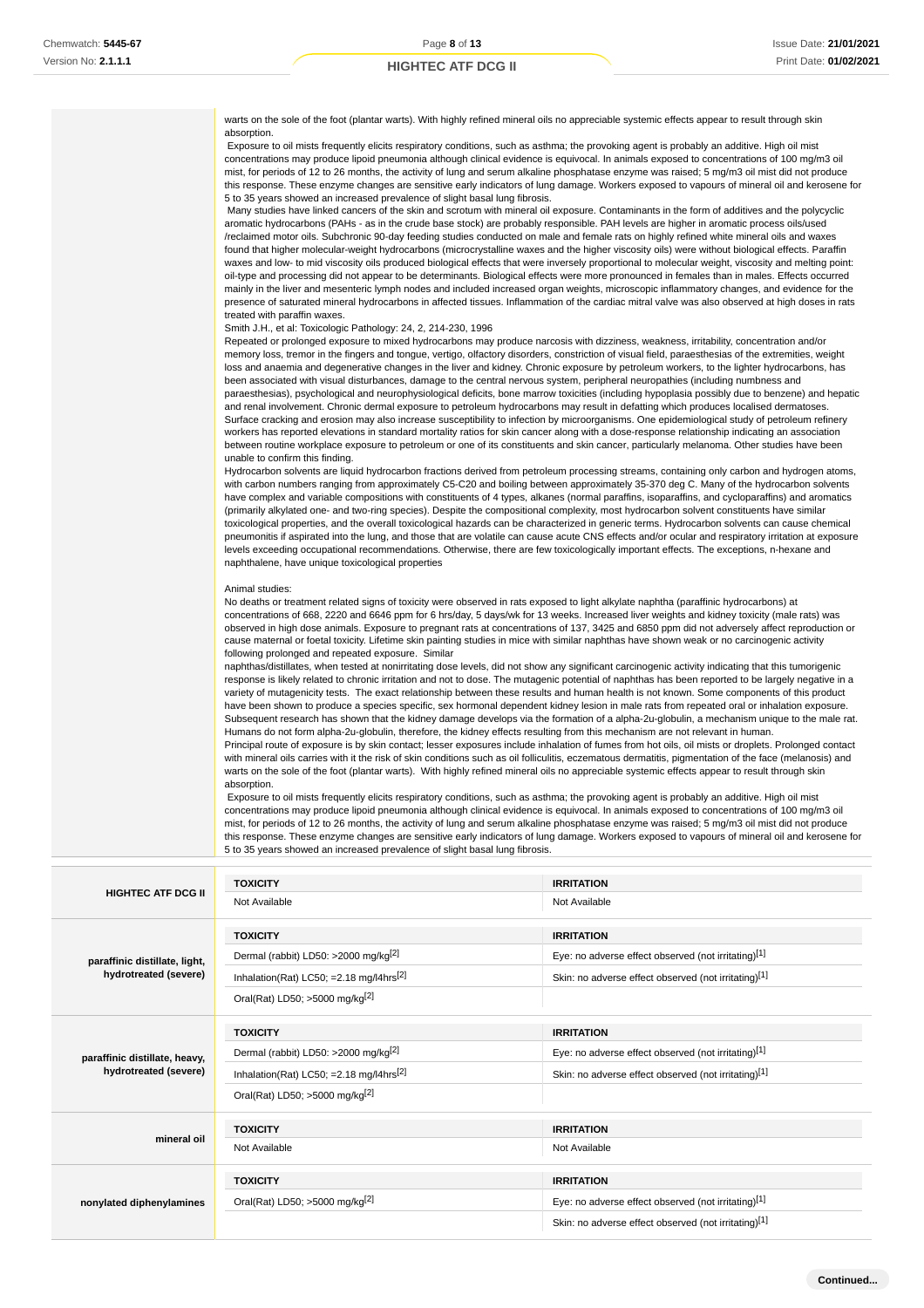| 1,3,4-thiadiazolidine-                                                                                                                                   | <b>TOXICITY</b>                                                                                                                                                                                                                                                                                                                                                                                                                                                                                                                                                                                                                                                                                                                                                                                                                                                                                                                                                                                                                                                                                                                                                                                                                                                                                                                                                                                                                                                                                                                                                                                                                                                                                                                                                                                                                                                                                                                                                                                                                                                                                                                                                                                                                                                                                                                                                                                                                                                                                                                                                                                                                                                                                                                                                                                                                                                                                                                                                                                                                                                                                                                                                                                                                                                                                                                                                                                                                                                                                                                                                                                                                                                                                                                                                                                                                                                                                                                                                                                                                                                                                                                                                                                                                                                                                                                                                  | <b>IRRITATION</b>                                                                                                                                                                                                                                                                                                                                                                                                                                                                                                                                                                                                                                                                                                                                                                                                                                                                                                                                                                                                                                                                                                                                                                                                                                                                                                                               |  |
|----------------------------------------------------------------------------------------------------------------------------------------------------------|------------------------------------------------------------------------------------------------------------------------------------------------------------------------------------------------------------------------------------------------------------------------------------------------------------------------------------------------------------------------------------------------------------------------------------------------------------------------------------------------------------------------------------------------------------------------------------------------------------------------------------------------------------------------------------------------------------------------------------------------------------------------------------------------------------------------------------------------------------------------------------------------------------------------------------------------------------------------------------------------------------------------------------------------------------------------------------------------------------------------------------------------------------------------------------------------------------------------------------------------------------------------------------------------------------------------------------------------------------------------------------------------------------------------------------------------------------------------------------------------------------------------------------------------------------------------------------------------------------------------------------------------------------------------------------------------------------------------------------------------------------------------------------------------------------------------------------------------------------------------------------------------------------------------------------------------------------------------------------------------------------------------------------------------------------------------------------------------------------------------------------------------------------------------------------------------------------------------------------------------------------------------------------------------------------------------------------------------------------------------------------------------------------------------------------------------------------------------------------------------------------------------------------------------------------------------------------------------------------------------------------------------------------------------------------------------------------------------------------------------------------------------------------------------------------------------------------------------------------------------------------------------------------------------------------------------------------------------------------------------------------------------------------------------------------------------------------------------------------------------------------------------------------------------------------------------------------------------------------------------------------------------------------------------------------------------------------------------------------------------------------------------------------------------------------------------------------------------------------------------------------------------------------------------------------------------------------------------------------------------------------------------------------------------------------------------------------------------------------------------------------------------------------------------------------------------------------------------------------------------------------------------------------------------------------------------------------------------------------------------------------------------------------------------------------------------------------------------------------------------------------------------------------------------------------------------------------------------------------------------------------------------------------------------------------------------------------------------------------------|-------------------------------------------------------------------------------------------------------------------------------------------------------------------------------------------------------------------------------------------------------------------------------------------------------------------------------------------------------------------------------------------------------------------------------------------------------------------------------------------------------------------------------------------------------------------------------------------------------------------------------------------------------------------------------------------------------------------------------------------------------------------------------------------------------------------------------------------------------------------------------------------------------------------------------------------------------------------------------------------------------------------------------------------------------------------------------------------------------------------------------------------------------------------------------------------------------------------------------------------------------------------------------------------------------------------------------------------------|--|
| 2,5-dithione, tert-nonanethiol                                                                                                                           | Dermal (rabbit) LD50: >2000 mg/kg[1]                                                                                                                                                                                                                                                                                                                                                                                                                                                                                                                                                                                                                                                                                                                                                                                                                                                                                                                                                                                                                                                                                                                                                                                                                                                                                                                                                                                                                                                                                                                                                                                                                                                                                                                                                                                                                                                                                                                                                                                                                                                                                                                                                                                                                                                                                                                                                                                                                                                                                                                                                                                                                                                                                                                                                                                                                                                                                                                                                                                                                                                                                                                                                                                                                                                                                                                                                                                                                                                                                                                                                                                                                                                                                                                                                                                                                                                                                                                                                                                                                                                                                                                                                                                                                                                                                                                             | Eye: no adverse effect observed (not irritating)[1]                                                                                                                                                                                                                                                                                                                                                                                                                                                                                                                                                                                                                                                                                                                                                                                                                                                                                                                                                                                                                                                                                                                                                                                                                                                                                             |  |
| derivs.                                                                                                                                                  | Oral(Rat) LD50; >2000 mg/kg <sup>[1]</sup>                                                                                                                                                                                                                                                                                                                                                                                                                                                                                                                                                                                                                                                                                                                                                                                                                                                                                                                                                                                                                                                                                                                                                                                                                                                                                                                                                                                                                                                                                                                                                                                                                                                                                                                                                                                                                                                                                                                                                                                                                                                                                                                                                                                                                                                                                                                                                                                                                                                                                                                                                                                                                                                                                                                                                                                                                                                                                                                                                                                                                                                                                                                                                                                                                                                                                                                                                                                                                                                                                                                                                                                                                                                                                                                                                                                                                                                                                                                                                                                                                                                                                                                                                                                                                                                                                                                       | Skin: no adverse effect observed (not irritating)[1]                                                                                                                                                                                                                                                                                                                                                                                                                                                                                                                                                                                                                                                                                                                                                                                                                                                                                                                                                                                                                                                                                                                                                                                                                                                                                            |  |
| Legend:                                                                                                                                                  | 1. Value obtained from Europe ECHA Registered Substances - Acute toxicity 2.* Value obtained from manufacturer's SDS. Unless otherwise<br>specified data extracted from RTECS - Register of Toxic Effect of chemical Substances                                                                                                                                                                                                                                                                                                                                                                                                                                                                                                                                                                                                                                                                                                                                                                                                                                                                                                                                                                                                                                                                                                                                                                                                                                                                                                                                                                                                                                                                                                                                                                                                                                                                                                                                                                                                                                                                                                                                                                                                                                                                                                                                                                                                                                                                                                                                                                                                                                                                                                                                                                                                                                                                                                                                                                                                                                                                                                                                                                                                                                                                                                                                                                                                                                                                                                                                                                                                                                                                                                                                                                                                                                                                                                                                                                                                                                                                                                                                                                                                                                                                                                                                  |                                                                                                                                                                                                                                                                                                                                                                                                                                                                                                                                                                                                                                                                                                                                                                                                                                                                                                                                                                                                                                                                                                                                                                                                                                                                                                                                                 |  |
| <b>PARAFFINIC DISTILLATE,</b><br><b>LIGHT, HYDROTREATED</b><br>(SEVERE)                                                                                  | * Q8 MSDS                                                                                                                                                                                                                                                                                                                                                                                                                                                                                                                                                                                                                                                                                                                                                                                                                                                                                                                                                                                                                                                                                                                                                                                                                                                                                                                                                                                                                                                                                                                                                                                                                                                                                                                                                                                                                                                                                                                                                                                                                                                                                                                                                                                                                                                                                                                                                                                                                                                                                                                                                                                                                                                                                                                                                                                                                                                                                                                                                                                                                                                                                                                                                                                                                                                                                                                                                                                                                                                                                                                                                                                                                                                                                                                                                                                                                                                                                                                                                                                                                                                                                                                                                                                                                                                                                                                                                        |                                                                                                                                                                                                                                                                                                                                                                                                                                                                                                                                                                                                                                                                                                                                                                                                                                                                                                                                                                                                                                                                                                                                                                                                                                                                                                                                                 |  |
| <b>MINERAL OIL</b>                                                                                                                                       | Toxicity and Irritation data for petroleum-based mineral oils are related to chemical components and vary as does the composition and source of<br>the original crude.<br>A small but definite risk of occupational skin cancer occurs in workers exposed to persistent skin contamination by oils over a period of years.<br>This risk has been attributed to the presence of certain polycyclic aromatic hydrocarbons (PAH) (typified by benz[a]pyrene).<br>Petroleum oils which are solvent refined/extracted or severely hydrotreated, contain very low concentrations of both.                                                                                                                                                                                                                                                                                                                                                                                                                                                                                                                                                                                                                                                                                                                                                                                                                                                                                                                                                                                                                                                                                                                                                                                                                                                                                                                                                                                                                                                                                                                                                                                                                                                                                                                                                                                                                                                                                                                                                                                                                                                                                                                                                                                                                                                                                                                                                                                                                                                                                                                                                                                                                                                                                                                                                                                                                                                                                                                                                                                                                                                                                                                                                                                                                                                                                                                                                                                                                                                                                                                                                                                                                                                                                                                                                                              |                                                                                                                                                                                                                                                                                                                                                                                                                                                                                                                                                                                                                                                                                                                                                                                                                                                                                                                                                                                                                                                                                                                                                                                                                                                                                                                                                 |  |
| <b>NONYLATED</b><br><b>DIPHENYLAMINES</b>                                                                                                                | For substituted diphenylamines:<br>pattern as a result of that structural similarity.<br>sections of the Code of Federal Regulations (CFR):<br>respiratory tract irritation with symptoms such as, but not limited to, dizziness and flu-like symptoms<br>greater than the 2000 mg/kg limit dose indicating a very low order of toxicity.<br>materials. Similarly, the data for a mixed aryl/alkyl substituted molecule also indicates a lack of mutagenicity.                                                                                                                                                                                                                                                                                                                                                                                                                                                                                                                                                                                                                                                                                                                                                                                                                                                                                                                                                                                                                                                                                                                                                                                                                                                                                                                                                                                                                                                                                                                                                                                                                                                                                                                                                                                                                                                                                                                                                                                                                                                                                                                                                                                                                                                                                                                                                                                                                                                                                                                                                                                                                                                                                                                                                                                                                                                                                                                                                                                                                                                                                                                                                                                                                                                                                                                                                                                                                                                                                                                                                                                                                                                                                                                                                                                                                                                                                                   | Based upon reviewed data the physicochemical and toxicological properties of the substituted diphenylamines are similar and follow a regular<br>Because of their powerful antioxidant properties, Substituted Diphenylamines, along with their common starting material, Diphenylamine, are<br>requlated for use in several food-contact applications by the Food and Drug Administration as Indirect Food Additives under the following<br>Heating may generate vapors which can irritate the eyes and respiratory passages. Drying of skin and mucous membranes leading to irritation<br>may be possible from prolonged or repeated contact. Overexposure to vapors from heating the product may cause and/or skin irritation and<br>Acute toxicity: As a group these materials do not produce significant acute toxicity in mammals. All show a slight to very low order of toxicity<br>following oral administration, with LD50 values ranging from >5000 to > 34,000 mg/kg. Overall, the acute dermal LD50 for these materials was<br>Mammalian Toxicology - Mutagenicity. Data from bacterial reverse mutation assays, in vitro and in vivo chromosome aberration studies, as<br>well as additional supporting in vitro and in vivo genetic toxicity studies indicate a low concern for mutagenicity either for aryl or alkyl substituted |  |
| 1,3,4-THIADIAZOLIDINE-<br>2,5-DITHIONE,<br><b>TERT-NONANETHIOL DERIVS.</b>                                                                               | The following information refers to contact allergens as a group and may not be specific to this product.<br>Contact allergies quickly manifest themselves as contact eczema, more rarely as urticaria or Quincke's oedema. The pathogenesis of contact<br>eczema involves a cell-mediated (T lymphocytes) immune reaction of the delayed type. Other allergic skin reactions, e.g. contact urticaria,<br>involve antibody-mediated immune reactions. The significance of the contact allergen is not simply determined by its sensitisation potential: the<br>distribution of the substance and the opportunities for contact with it are equally important. A weakly sensitising substance which is widely<br>distributed can be a more important allergen than one with stronger sensitising potential with which few individuals come into contact. From a<br>clinical point of view, substances are noteworthy if they produce an allergic test reaction in more than 1% of the persons tested.                                                                                                                                                                                                                                                                                                                                                                                                                                                                                                                                                                                                                                                                                                                                                                                                                                                                                                                                                                                                                                                                                                                                                                                                                                                                                                                                                                                                                                                                                                                                                                                                                                                                                                                                                                                                                                                                                                                                                                                                                                                                                                                                                                                                                                                                                                                                                                                                                                                                                                                                                                                                                                                                                                                                                                                                                                                                                                                                                                                                                                                                                                                                                                                                                                                                                                                                                             |                                                                                                                                                                                                                                                                                                                                                                                                                                                                                                                                                                                                                                                                                                                                                                                                                                                                                                                                                                                                                                                                                                                                                                                                                                                                                                                                                 |  |
| <b>PARAFFINIC DISTILLATE,</b><br><b>LIGHT, HYDROTREATED</b><br>(SEVERE) & 1,3,4-<br>THIADIAZOLIDINE-<br>2,5-DITHIONE,<br><b>TERT-NONANETHIOL DERIVS.</b> | No significant acute toxicological data identified in literature search.                                                                                                                                                                                                                                                                                                                                                                                                                                                                                                                                                                                                                                                                                                                                                                                                                                                                                                                                                                                                                                                                                                                                                                                                                                                                                                                                                                                                                                                                                                                                                                                                                                                                                                                                                                                                                                                                                                                                                                                                                                                                                                                                                                                                                                                                                                                                                                                                                                                                                                                                                                                                                                                                                                                                                                                                                                                                                                                                                                                                                                                                                                                                                                                                                                                                                                                                                                                                                                                                                                                                                                                                                                                                                                                                                                                                                                                                                                                                                                                                                                                                                                                                                                                                                                                                                         |                                                                                                                                                                                                                                                                                                                                                                                                                                                                                                                                                                                                                                                                                                                                                                                                                                                                                                                                                                                                                                                                                                                                                                                                                                                                                                                                                 |  |
| <b>PARAFFINIC DISTILLATE,</b><br><b>LIGHT, HYDROTREATED</b><br>(SEVERE) & PARAFFINIC<br>DISTILLATE, HEAVY,<br><b>HYDROTREATED (SEVERE)</b>               | The materials included in the Lubricating Base Oils category are related from both process and physical-chemical perspectives;<br>The potential toxicity of a specific distillate base oil is inversely related to the severity or extent of processing the oil has undergone, since:<br>The adverse effects of these materials are associated with undesirable components, and<br>The levels of the undesirable components are inversely related to the degree of processing;<br>Distillate base oils receiving the same degree or extent of processing will have similar toxicities;<br>The potential toxicity of residual base oils is independent of the degree of processing the oil receives.<br>$\cdot$<br>The reproductive and developmental toxicity of the distillate base oils is inversely related to the degree of processing.<br>$\cdot$<br>The degree of refining influences the carcinogenic potential of the oils. Whereas mild acid / earth refining processes are inadequate to<br>substantially reduce the carcinogenic potential of lubricant base oils, hydrotreatment and / or solvent extraction methods can yield oils with no<br>carcinogenic potential.<br>Unrefined and mildly refined distillate base oils contain the highest levels of undesirable components, have the largest variation of hydrocarbon<br>molecules and have shown the highest potential carcinogenic and mutagenic activities. Highly and severely refined distillate base oils are<br>produced from unrefined and mildly refined oils by removing or transforming undesirable components. In comparison to unrefined and mildly<br>refined base oils, the highly and severely refined distillate base oils have a smaller range of hydrocarbon molecules and have demonstrated very<br>low mammalian toxicity. Mutagenicity and carcinogenicity testing of residual oils has been negative, supporting the belief that these materials lack<br>biologically active components or the components are largely non-bioavailable due to their molecular size.<br>Toxicity testing has consistently shown that lubricating base oils have low acute toxicities. Numerous tests have shown that a lubricating base<br>oil's mutagenic and carcinogenic potential correlates with its 3-7 ring polycyclic aromatic compound (PAC) content, and the level of DMSO<br>extractables (e.g. IP346 assay), both characteristics that are directly related to the degree/conditions of processing<br>Skin irritating is not significant (CONCAWE) based on 14 tests on 10 CASs from the OLBO class (Other Lubricant Base Oils). Each study lasted<br>for 24 hours, a period of time 6 times longer than the duration recommended by the OECD method).<br>Eye irritation is not significant according to experimental data (CONCAWE studies) based on 9 "in vivo" tests on 7 CASs from the OLBO<br>class(Other Lubricant Base Oils).<br>Sensitisation: The substance does not cause the sensitization of the respiratory tract or of the skin. (CONCAWE studies based on 14 tests on 11<br>CASs from the OLBO class (Other Lubricant Base Oils))<br>Germ cell mutagenicity: The tests performed within the 'in vivo" studies regarding gene mutation at mice micronuclei indicated negative results<br>(CONCAWE studies. AMES tests had negative results in 7 studies performed on 4 CASs from the OLBO class(Other Lubricant Base Oils)).<br>Reproduction toxicity: Reproduction / development toxicity monitoring according to OECD 421 or 422 methods. CONCAWE tests gave negative<br>results in oral gavage studies. Pre-birth studies regarding toxicity in the unborn foetus development process showed a maternal LOAEL (Lowest<br>Observed Adverse Effect Level) of 125 mg/kg body/day, based on dermal irritation and a NOAEL (No Observable Adverse Effect Level) of 2000<br>mg/kg body/day, which shows that the substance<br>is not toxic for reproduction.<br>STOT (toxicity on specific target organs) – repeated exposure: Studies with short term repeated doses (28-day test) on rabbit skin indicated the<br>NOAEL value of 1000 mg/kg. NOAEL for inhalation, local effects > 280 mg/m3 and for systemic effects NOAEL > 980 mg/m3.<br>Sub-chronic toxicity<br>90-day study Dermal: NOAEL > 2000 mg/kg (CONCAWE studies).<br>Repeat dose toxicity:<br>Oral |                                                                                                                                                                                                                                                                                                                                                                                                                                                                                                                                                                                                                                                                                                                                                                                                                                                                                                                                                                                                                                                                                                                                                                                                                                                                                                                                                 |  |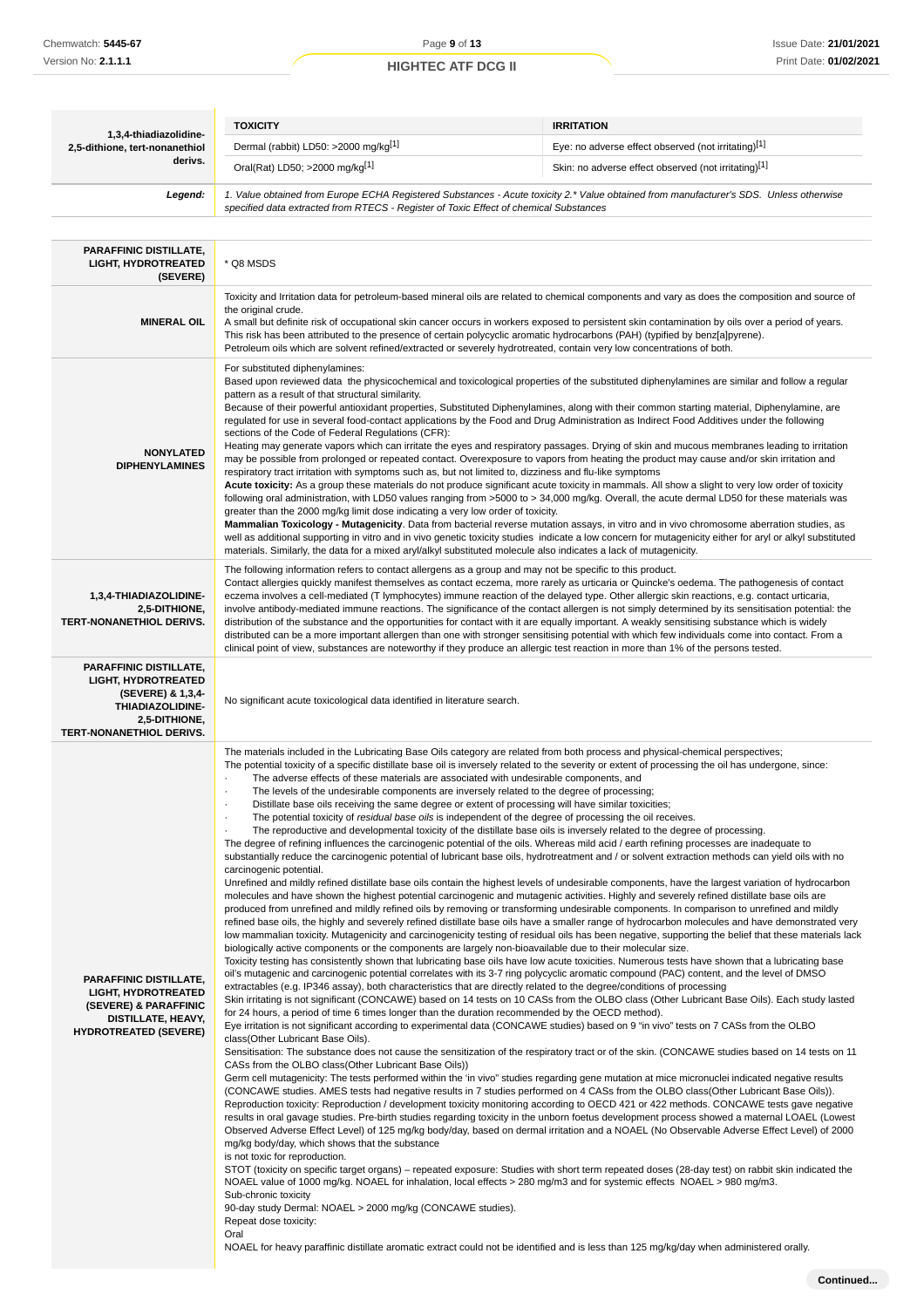# Inhalation

The NOAEL for lung changes associated with oil deposition in the lungs was 220 mg/m3. As no systemic toxicity was observed, the overall<br>NOAEL for systemic effects was > 980 mg/m3. nges associated with<br>cts was > 980 mg/m3.

| $=$ $\frac{1}{2}$ of $\frac{1}{2}$ order the choice was $\geq$ 000 $\frac{1}{2}$<br>Dermal                                                                                                                                                                                               |
|------------------------------------------------------------------------------------------------------------------------------------------------------------------------------------------------------------------------------------------------------------------------------------------|
| In a 90 day subchronic dermal study, the administration of Light paraffinic distillate solvent extract had an adverse effect on survivability, body                                                                                                                                      |
| weights, organ weights (particularly the liver and thymus), and variety of haematology and serum chemistry parameters in exposed animals.<br>Histopathological changes which were treatment-related were most prominent in the adrenals, bone marrow, kidneys, liver, lymph nodes, skin, |
| stomach, and thymus. Based on the results of this study, the NOAEL for the test material is less than 30 mg/kg/day.                                                                                                                                                                      |
| Toxicity to reproduction:                                                                                                                                                                                                                                                                |
| Mineral oil (a white mineral oil) caused no reproductive or developmental toxicity with 1 mL/kg/day (i.e., 1000 mg/kg/day) in an OECD 421                                                                                                                                                |
| guideline study, but did cause mild to moderate skin irritation. Therefore, the reproductive/developmental NOAEL for this study is =1000                                                                                                                                                 |
| mg/kg/day and no LOAEL was determined.                                                                                                                                                                                                                                                   |
| Developmental toxicity, teratogenicity:                                                                                                                                                                                                                                                  |
| Heavy paraffinic distillate furfural extract produced maternal, reproductive and foetal toxicity. Maternal toxicity was exhibited as vaginal discharge                                                                                                                                   |
| (dose-related), body weight decrease, reduction in thymus weight and increase in liver weight (125 mg/kg/day and higher) and aberrant                                                                                                                                                    |
| haematology and serum chemistry (125 and/or 500 mg/kg/day). Evidence of potential reproductive effects was shown by an increased number of                                                                                                                                               |
| dams with resorptions and intrauterine death. Distillate aromatic extract (DAE) was developmentally toxic regardless of exposure duration as                                                                                                                                             |
| indicated by increased resorptions and decreased foetal body weights. Furthermore, when exposures were increased to 1000 mg/kg/day and                                                                                                                                                   |
| given only during gestation days 10 through 12, cleft palate and ossification delays were observed. Cleft palate was considered to indicate a                                                                                                                                            |
| potential teratogenic effect of DAE.<br>The following Oil Industry Note (OIN) has been applied: OIN 8 - The classifications as a reproductive toxicant category 2; H361d (Suspected of                                                                                                   |
| damaging the unborn child) and specific target organ toxicant category 1; H372 (Causes damage to organs through prolonged or repeated                                                                                                                                                    |
| exposure) need not apply if the substance is not classified as carcinogenic                                                                                                                                                                                                              |
| Toxicokinetics of lubricant base oils has been examined in rodents. Absorption of other lubricant base oils across the small intestine is related to                                                                                                                                     |
| carbon chain length; hydrocarbons with smaller chain length are more readily absorbed than hydrocarbons with a longer chain length. The                                                                                                                                                  |
| majority of an oral dose of mineral hydrocarbon is not absorbed and is excreted unchanged in the faeces. Distribution of mineral hydrocarbons                                                                                                                                            |
| following absorption has been observed in liver, fat, kidney, brain and spleen. Excretion of absorbed mineral hydrocarbons occurs via the faeces                                                                                                                                         |
| and urine. Based on the pharmacokinetic parameters and disposition profiles, the data indicate inherent strain differences in the total systemic                                                                                                                                         |
| exposure (~4 fold greater systemic dose in F344 vs SD rats), rate of metabolism, and hepatic and lymph node retention of C26H52, which may                                                                                                                                               |
| be associated with the different strain sensitivities to the formation of liver granulomas and MLN histiocytosis.                                                                                                                                                                        |
| Highly and Severely Refined Distillate Base Oils                                                                                                                                                                                                                                         |
| Acute toxicity: Multiple studies of the acute toxicity of highly & severely refined base oils have been reported. Irrespective of the crude source or                                                                                                                                    |
| the method or extent of processing, the oral LD50s have been observed to be >5 g/kg (bw) and the dermal LD50s have ranged from >2 to >5g/kg                                                                                                                                              |
| (bw). The LC50 for inhalation toxicity ranged from 2.18 mg/l to > 4 mg/l.                                                                                                                                                                                                                |
| When tested for skin and eye irritation, the materials have been reported as "non-irritating" to "moderately irritating"                                                                                                                                                                 |
| Testing in guinea pigs for sensitization has been negative                                                                                                                                                                                                                               |
| Repeat dose toxicity: . Several studies have been conducted with these oils. The weight of evidence from all available data on highly & severely                                                                                                                                         |
| refined base oils support the presumption that a distillate base oil's toxicity is inversely related to the degree of processing it receives. Adverse                                                                                                                                    |
| effects have been reported with even the most severely refined white oils - these appear to depend on animal species and/ or the peculiarities of                                                                                                                                        |
| the study.                                                                                                                                                                                                                                                                               |
| The granulomatous lesions induced by the oral administration of white oils are essentially foreign body responses. The lesions occur only in<br>rats, of which the Fischer 344 strain is particularly sensitive,                                                                         |
| The testicular effects seen in rabbits after dermal administration of a highly to severely refined base oil were unique to a single study and                                                                                                                                            |
| may have been related to stress induced by skin irritation, and                                                                                                                                                                                                                          |
| The accumulation of foamy macrophages in the alveolar spaces of rats exposed repeatedly via inhalation to high levels of highly to severely                                                                                                                                              |
| refined base oils is not unique to these oils, but would be seen after exposure to many water insoluble materials.                                                                                                                                                                       |
| Reproductive and developmental toxicity: A highly refined base oil was used as the vehicle control in a one-generation reproduction study.                                                                                                                                               |
| The study was conducted according to the OECD Test Guideline 421. There was no effect on fertility and mating indices in either males or                                                                                                                                                 |
| females. At necropsy, there were no consistent findings and organ weights and histopathology were considered normal by the study's authors.                                                                                                                                              |
| A single generation study in which a white mineral oil (a food/ drug grade severely refined base oil) was used as a vehicle control is reported.                                                                                                                                         |
| Two separate groups of pregnant rats were administered 5 ml/kg (bw)/day of the base oil via gavage, on days 6 through 19 of gestation. In one of                                                                                                                                         |
| the two base oil dose groups, three malformed foetuses were found among three litters The study authors considered these malformations to be                                                                                                                                             |
| minor and within the normal ranges for the strain of rat.                                                                                                                                                                                                                                |
| Genotoxicity:                                                                                                                                                                                                                                                                            |
| In vitro (mutagenicity): Several studies have reported the results of testing different base oils for mutagenicity using a modified Ames assay Base                                                                                                                                      |
| oils with no or low concentrations of 3-7 ring PACs had low mutagenicity indices.<br>In vivo (chromosomal aberrations): A total of seven base stocks were tested in male and female Sprague-Dawley rats using a bone marrow                                                              |
|                                                                                                                                                                                                                                                                                          |

cytogenetics assay. The test materials were administered via gavage at dose levels ranging from 500 to 5000 mg/kg (bw). Dosing occurred for either a single day or for five consecutive days. None of the base oils produced a significant increase in aberrant cells. **Carcinogenicity:** Highly & severely refined base oils are not carcinogens, when given either orally or dermally.

The substance is classified by IARC as Group 3:

**NOT** classifiable as to its carcinogenicity to humans.

Evidence of carcinogenicity may be inadequate or limited in animal testing.

| <b>Acute Toxicity</b>                       | $\boldsymbol{\mathsf{x}}$ | Carcinogenicity                 | ×            |
|---------------------------------------------|---------------------------|---------------------------------|--------------|
| <b>Skin Irritation/Corrosion</b>            | ×                         | Reproductivity                  | ×            |
| <b>Serious Eye Damage/Irritation</b>        | ×                         | <b>STOT - Single Exposure</b>   | $\checkmark$ |
| <b>Respiratory or Skin</b><br>sensitisation | $\checkmark$              | <b>STOT - Repeated Exposure</b> | ×            |
| <b>Mutagenicity</b>                         | ×                         | <b>Aspiration Hazard</b>        | ×            |
|                                             |                           |                                 |              |

Legend:  $\mathsf{X}$  - Data either not available or does not fill the criteria for classification  $\blacktriangleright$  – Data available to make classification

# **SECTION 12 Ecological information**

## **Toxicity**

|                           | Endpoint                          | Test Duration (hr) | <b>Species</b> | Value            | Source           |
|---------------------------|-----------------------------------|--------------------|----------------|------------------|------------------|
| <b>HIGHTEC ATF DCG II</b> | Not<br>$\sim$ $\sim$<br>Available | Not Available      | Not Available  | Not<br>Available | Not<br>Available |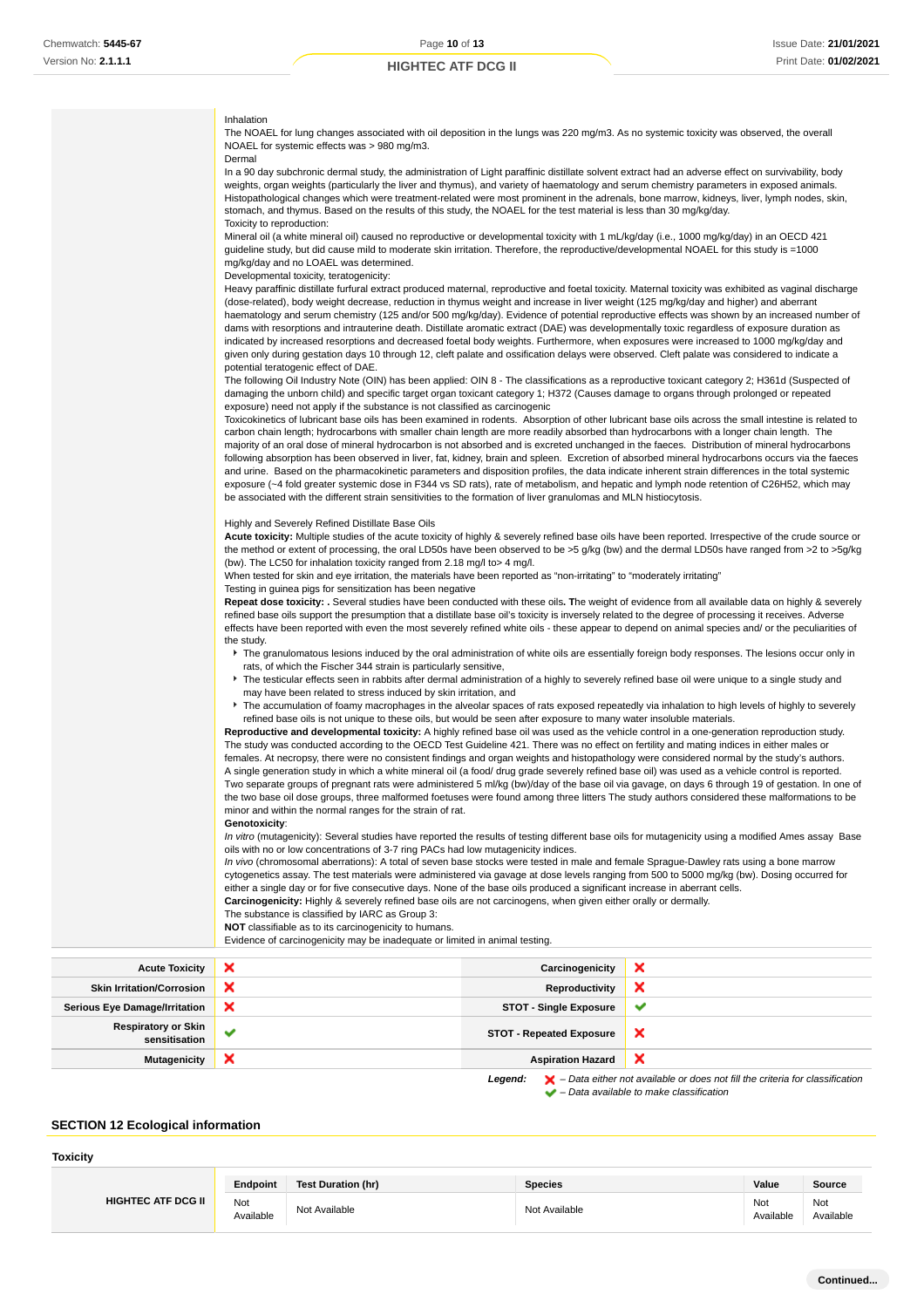|                                                        | Endpoint         | <b>Test Duration (hr)</b>                                                                                                                                                                                                                                                                                                                                                                       | <b>Species</b>                | Value            | Source                  |
|--------------------------------------------------------|------------------|-------------------------------------------------------------------------------------------------------------------------------------------------------------------------------------------------------------------------------------------------------------------------------------------------------------------------------------------------------------------------------------------------|-------------------------------|------------------|-------------------------|
| paraffinic distillate, light,                          | <b>LC50</b>      | 96                                                                                                                                                                                                                                                                                                                                                                                              | Fish                          | $>100$ mg/L      | 2                       |
| hydrotreated (severe)                                  | EC50             | 48                                                                                                                                                                                                                                                                                                                                                                                              | Crustacea                     | >1000mg/L        | $\mathbf{1}$            |
|                                                        | <b>NOEC</b>      | 504                                                                                                                                                                                                                                                                                                                                                                                             | Crustacea                     | $>1$ mg/L        | $\mathbf{1}$            |
|                                                        | Endpoint         | <b>Test Duration (hr)</b>                                                                                                                                                                                                                                                                                                                                                                       | <b>Species</b>                | Value            | <b>Source</b>           |
|                                                        | LC50             | 96                                                                                                                                                                                                                                                                                                                                                                                              | Fish                          | $>100$ mg/L      | 2                       |
| paraffinic distillate, heavy,<br>hydrotreated (severe) | <b>EC50</b>      | 48                                                                                                                                                                                                                                                                                                                                                                                              | Crustacea                     | >1000mg/L        | $\mathbf{1}$            |
|                                                        | <b>EC50</b>      | 96                                                                                                                                                                                                                                                                                                                                                                                              | Algae or other aquatic plants | >1000mg/L        | $\mathbf{1}$            |
|                                                        | <b>NOEC</b>      | 504                                                                                                                                                                                                                                                                                                                                                                                             | Crustacea                     | $>1$ mg/L        | $\mathbf{1}$            |
|                                                        | Endpoint         | <b>Test Duration (hr)</b>                                                                                                                                                                                                                                                                                                                                                                       | <b>Species</b>                | Value            | Source                  |
| mineral oil                                            | Not<br>Available | Not Available                                                                                                                                                                                                                                                                                                                                                                                   | Not Available                 | Not<br>Available | Not<br>Available        |
|                                                        | <b>Endpoint</b>  | <b>Test Duration (hr)</b>                                                                                                                                                                                                                                                                                                                                                                       | <b>Species</b>                | Value            | Source                  |
|                                                        | <b>LC50</b>      | 96                                                                                                                                                                                                                                                                                                                                                                                              | Fish                          | $>100$ mg/L      | $\overline{2}$          |
| nonylated diphenylamines                               | <b>EC50</b>      | 48                                                                                                                                                                                                                                                                                                                                                                                              | Crustacea                     | 51mg/L           | $\overline{2}$          |
|                                                        | <b>EC50</b>      | 72                                                                                                                                                                                                                                                                                                                                                                                              | Algae or other aquatic plants | $>100$ mg/L      | $\overline{2}$          |
|                                                        | <b>NOEL</b>      | 504                                                                                                                                                                                                                                                                                                                                                                                             | Crustacea                     | 4.45mg/L         | $\overline{\mathbf{c}}$ |
|                                                        | Endpoint         | <b>Test Duration (hr)</b>                                                                                                                                                                                                                                                                                                                                                                       | <b>Species</b>                | Value            | <b>Source</b>           |
| 1,3,4-thiadiazolidine-                                 | <b>LC50</b>      | 96                                                                                                                                                                                                                                                                                                                                                                                              | Fish                          | >1000mg/L        | $\overline{\mathbf{c}}$ |
| 2,5-dithione, tert-nonanethiol                         | EC50             | 48                                                                                                                                                                                                                                                                                                                                                                                              | Crustacea                     | $-<$ 10-50mg/L   | $\overline{c}$          |
| derivs.                                                | <b>EC50</b>      | 72                                                                                                                                                                                                                                                                                                                                                                                              | Algae or other aquatic plants | $51$ mg/L        | $\overline{2}$          |
|                                                        | <b>NOEL</b>      | 72                                                                                                                                                                                                                                                                                                                                                                                              | Algae or other aquatic plants | $<$ 3.7 $mq/L$   | $\overline{2}$          |
| Legend:                                                |                  | Extracted from 1. IUCLID Toxicity Data 2. Europe ECHA Registered Substances - Ecotoxicological Information - Aquatic Toxicity 3. EPIWIN Suite<br>V3.12 (QSAR) - Aquatic Toxicity Data (Estimated) 4. US EPA, Ecotox database - Aquatic Toxicity Data 5. ECETOC Aquatic Hazard Assessment<br>Data 6. NITE (Japan) - Bioconcentration Data 7. METI (Japan) - Bioconcentration Data 8. Vendor Data |                               |                  |                         |

# **DO NOT** discharge into sewer or waterways.

# **Persistence and degradability**

| Ingredient                       | Persistence: Water/Soil<br>Persistence: Air |                                       |  |
|----------------------------------|---------------------------------------------|---------------------------------------|--|
|                                  | No Data available for all ingredients       | No Data available for all ingredients |  |
|                                  |                                             |                                       |  |
| <b>Bioaccumulative potential</b> |                                             |                                       |  |
| Ingredient                       | <b>Bioaccumulation</b>                      |                                       |  |
|                                  | No Data available for all ingredients       |                                       |  |
|                                  |                                             |                                       |  |
| <b>Mobility in soil</b>          |                                             |                                       |  |
| Ingredient                       | <b>Mobility</b>                             |                                       |  |
|                                  | No Data available for all ingredients       |                                       |  |

# **SECTION 13 Disposal considerations**

| Waste treatment methods      |                                                                                                                                                                                                                                                                                                                                                                                                                                                                                                                                                                                                                                                                                                                                                                                                                                                                                                                                                                                                                                                                                                       |
|------------------------------|-------------------------------------------------------------------------------------------------------------------------------------------------------------------------------------------------------------------------------------------------------------------------------------------------------------------------------------------------------------------------------------------------------------------------------------------------------------------------------------------------------------------------------------------------------------------------------------------------------------------------------------------------------------------------------------------------------------------------------------------------------------------------------------------------------------------------------------------------------------------------------------------------------------------------------------------------------------------------------------------------------------------------------------------------------------------------------------------------------|
| Product / Packaging disposal | Containers may still present a chemical hazard/ danger when empty.<br>Return to supplier for reuse/ recycling if possible.<br>Otherwise:<br>If container can not be cleaned sufficiently well to ensure that residuals do not remain or if the container cannot be used to store the same<br>product, then puncture containers, to prevent re-use, and bury at an authorised landfill.<br>↓ Where possible retain label warnings and SDS and observe all notices pertaining to the product.<br>DO NOT allow wash water from cleaning or process equipment to enter drains.<br>It may be necessary to collect all wash water for treatment before disposal.<br>In all cases disposal to sewer may be subject to local laws and regulations and these should be considered first.<br>Where in doubt contact the responsible authority.<br>Recycle wherever possible or consult manufacturer for recycling options.<br>Consult State Land Waste Authority for disposal.<br>Bury or incinerate residue at an approved site.<br>▶ Recycle containers if possible, or dispose of in an authorised landfill. |

# **SECTION 14 Transport information**

# **Labels Required**

**Marine Pollutant** NO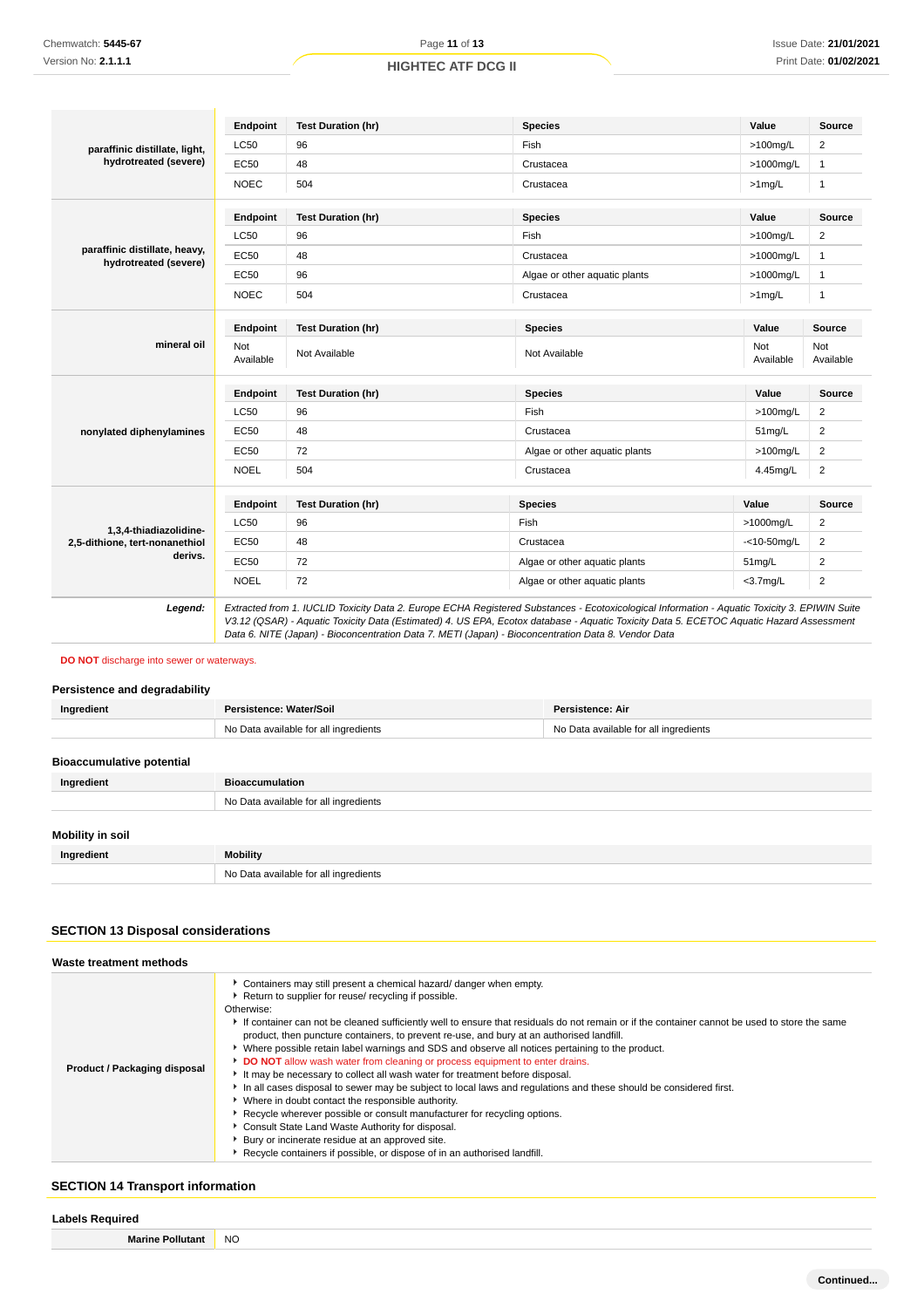**HAZCHEM** Not Applicable

**Land transport (ADG): NOT REGULATED FOR TRANSPORT OF DANGEROUS GOODS**

### **Air transport (ICAO-IATA / DGR): NOT REGULATED FOR TRANSPORT OF DANGEROUS GOODS**

#### **Sea transport (IMDG-Code / GGVSee): NOT REGULATED FOR TRANSPORT OF DANGEROUS GOODS**

#### **Transport in bulk according to Annex II of MARPOL and the IBC code**

Not Applicable

# **Transport in bulk in accordance with MARPOL Annex V and the IMSBC Code**

| <b>Product name</b>                                                 | Group         |
|---------------------------------------------------------------------|---------------|
| paraffinic distillate, light,<br>hydrotreated (severe)              | Not Available |
| paraffinic distillate, heavy,<br>hydrotreated (severe)              | Not Available |
| mineral oil                                                         | Not Available |
| nonylated diphenylamines                                            | Not Available |
| 1,3,4-thiadiazolidine-<br>2,5-dithione, tert-nonanethiol<br>derivs. | Not Available |

#### **Transport in bulk in accordance with the ICG Code**

| <b>Product name</b>                                                 | Ship Type     |
|---------------------------------------------------------------------|---------------|
| paraffinic distillate, light,<br>hydrotreated (severe)              | Not Available |
| paraffinic distillate, heavy,<br>hydrotreated (severe)              | Not Available |
| mineral oil                                                         | Not Available |
| nonylated diphenylamines                                            | Not Available |
| 1,3,4-thiadiazolidine-<br>2,5-dithione, tert-nonanethiol<br>derivs. | Not Available |

#### **SECTION 15 Regulatory information**

#### **Safety, health and environmental regulations / legislation specific for the substance or mixture**

#### I **paraffinic distillate, light, hydrotreated (severe) is found on the following regulatory lists**

Australia Hazardous Chemical Information System (HCIS) - Hazardous Chemicals Australian Inventory of Industrial Chemicals (AIIC) Chemical Footprint Project - Chemicals of High Concern List

International Agency for Research on Cancer (IARC) - Agents Classified by the IARC Monographs

#### **paraffinic distillate, heavy, hydrotreated (severe) is found on the following regulatory lists**

Australia Hazardous Chemical Information System (HCIS) - Hazardous Chemicals

Australian Inventory of Industrial Chemicals (AIIC)

Chemical Footprint Project - Chemicals of High Concern List

International Agency for Research on Cancer (IARC) - Agents Classified by the IARC Monographs

**mineral oil is found on the following regulatory lists**

International Agency for Research on Cancer (IARC) - Agents Classified by the IARC Monographs

#### **nonylated diphenylamines is found on the following regulatory lists**

Australian Inventory of Industrial Chemicals (AIIC)

**1,3,4-thiadiazolidine-2,5-dithione, tert-nonanethiol derivs. is found on the following regulatory lists**

Australian Inventory of Industrial Chemicals (AIIC)

#### **National Inventory Status**

| <b>National Inventory</b>                          | <b>Status</b>                                                                                                                                                                                             |  |
|----------------------------------------------------|-----------------------------------------------------------------------------------------------------------------------------------------------------------------------------------------------------------|--|
| Australia - AIIC / Australia<br>Non-Industrial Use | Yes                                                                                                                                                                                                       |  |
| Canada - DSL                                       | Yes                                                                                                                                                                                                       |  |
| Canada - NDSL                                      | No (paraffinic distillate, light, hydrotreated (severe); paraffinic distillate, heavy, hydrotreated (severe); nonylated diphenylamines; 1,3,4-<br>thiadiazolidine-2,5-dithione, tert-nonanethiol derivs.) |  |
| China - IECSC                                      | Yes                                                                                                                                                                                                       |  |
| Europe - EINEC / ELINCS / NLP                      | Yes                                                                                                                                                                                                       |  |
| Japan - ENCS                                       | No (1,3,4-thiadiazolidine-2,5-dithione, tert-nonanethiol derivs.)                                                                                                                                         |  |
| Korea - KECI                                       | Yes                                                                                                                                                                                                       |  |
| New Zealand - NZIoC                                | Yes                                                                                                                                                                                                       |  |
| Philippines - PICCS                                | Yes                                                                                                                                                                                                       |  |